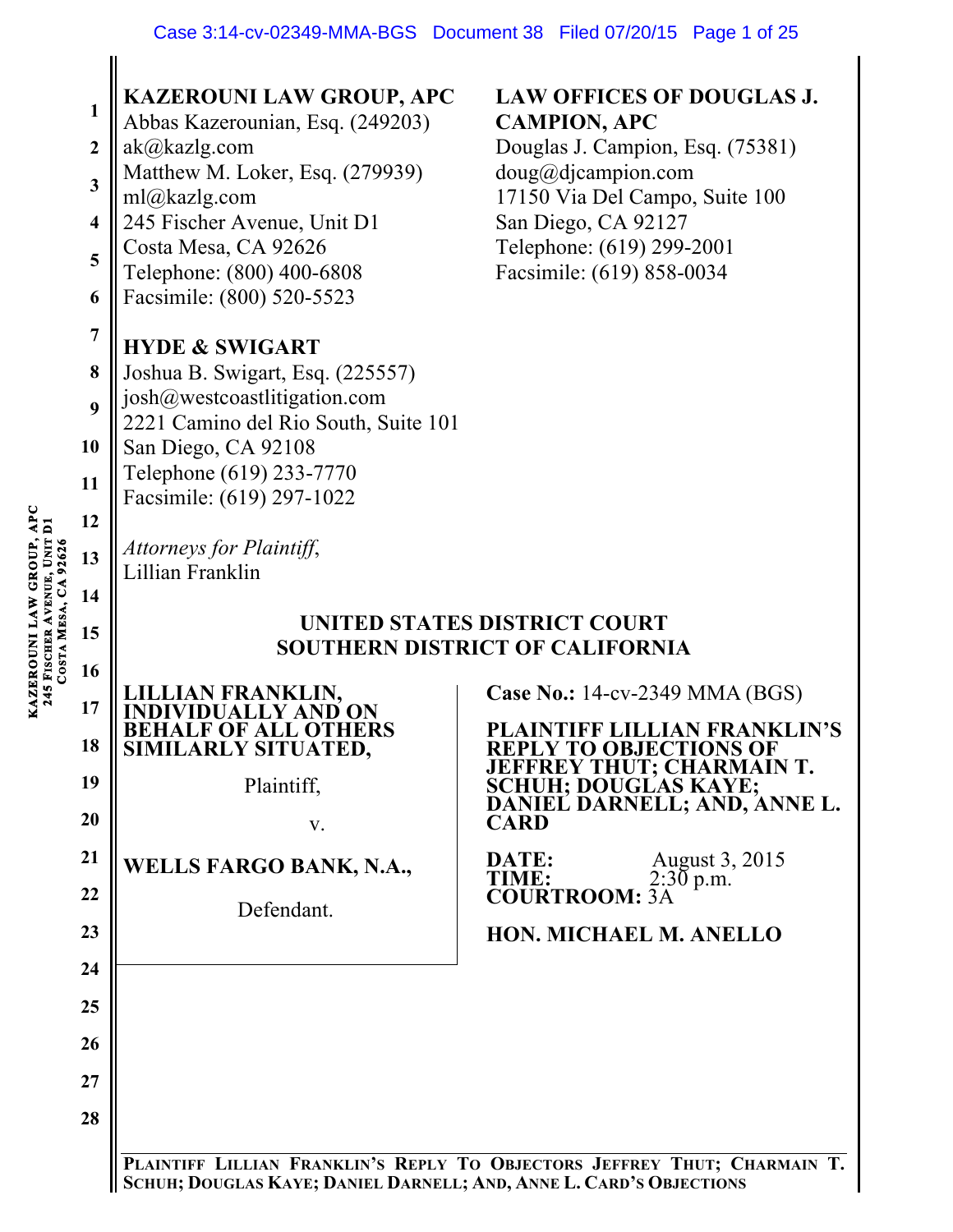#### Case 3:14-cv-02349-MMA-BGS Document 38 Filed 07/20/15 Page 2 of 25

# **TABLE OF CONTENTS**

| 3<br>4   |                                                                                                                                             |
|----------|---------------------------------------------------------------------------------------------------------------------------------------------|
| 5        | Π.                                                                                                                                          |
| 6<br>7   | A. THE CLASS MEMBERS OVERWHELMINGLY SUPPORT THE SETTLEMENT  2                                                                               |
| 8<br>9   | B. DARNELL; AND, KAYE'S GENERAL AND PHILOSOPHICAL OBJECTIONS TO<br>THE CLASS SETTLEMENT DO NOT IMPEDE FINAL APPROVAL 3                      |
| 10       | PROFESSIONAL OBJECTORS' BOILERPLATE OBJECTIONS<br>C. THE<br>ARE                                                                             |
| 11<br>12 | 1. The Objection of C. Jeffrey Thut lodged by Timothy R. Hanigan; and,<br>Christopher Bandas adds nothing of value to the current class and |
| 13       |                                                                                                                                             |
| 14       | a. Class Counsel properly seeks the 25% benchmark based upon                                                                                |
| 15       |                                                                                                                                             |
| 16       |                                                                                                                                             |
| 17       | b. Class Counsel seeks a percentage fee, but if the Court uses the<br>lodestar as a cross check, the multiplier is reasonable in light of   |
| 18       | the expeditious result achieved by Class Counsel 10                                                                                         |
| 19       | 2. The Objection of Charmain T. Schuh lodged by Steve A. Miller; John                                                                       |
| 20       | C. Kress; and, Jonathan E. Fortman adds nothing of value to the                                                                             |
| 21       |                                                                                                                                             |
| 22       | Class Counsel properly seeks the 25% benchmark based upon<br>a.                                                                             |
| 23       |                                                                                                                                             |
| 24       | b. The cash payment to the Class Members is reasonable given                                                                                |
| 25       | the strengths and weaknesses of the Parties' respective claims                                                                              |
| 26       |                                                                                                                                             |
| 27       |                                                                                                                                             |
| 28       | There is no "Clear Sailing" Provision in this Settlement 12<br>$d_{\cdot}$                                                                  |
|          |                                                                                                                                             |

**1**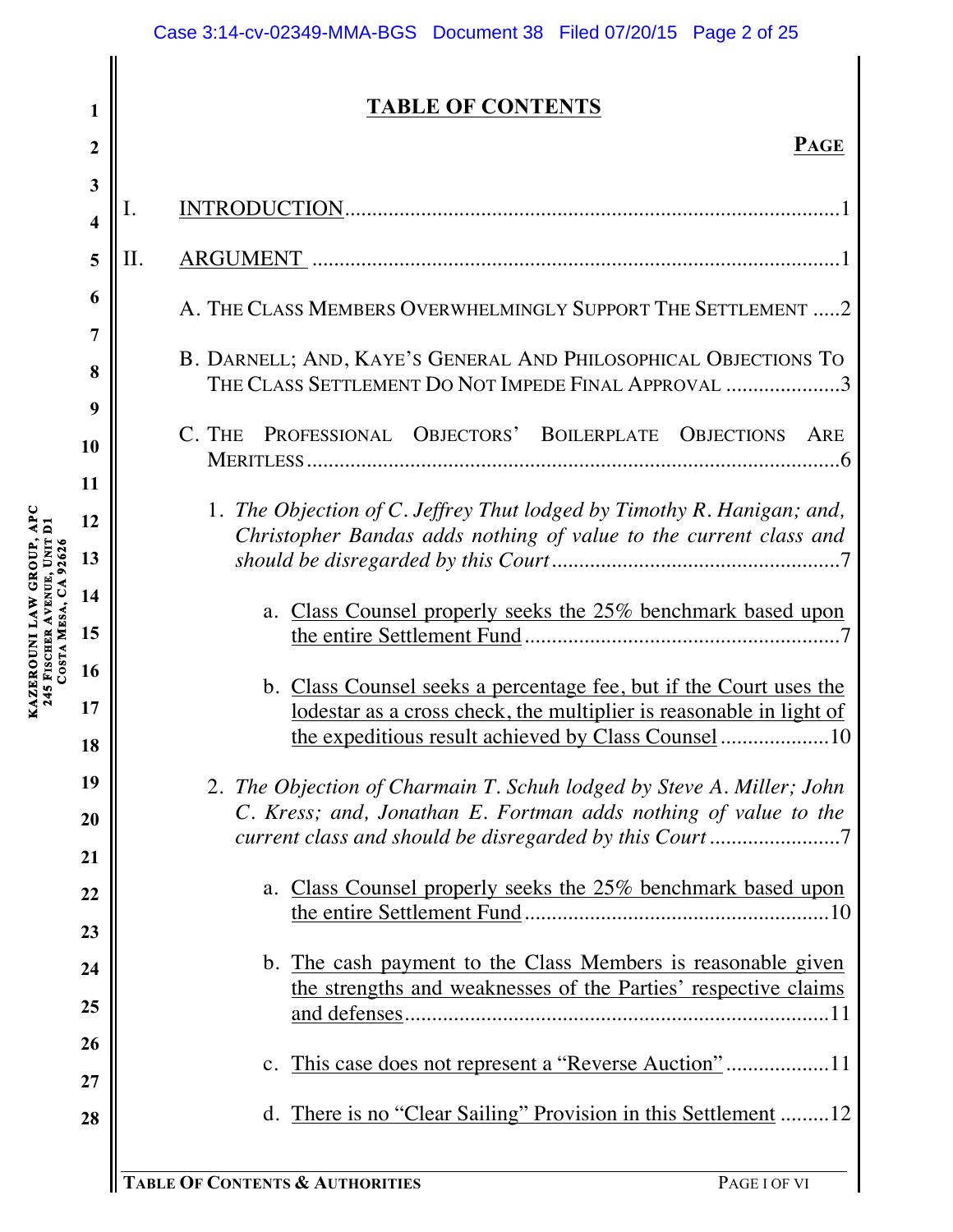#### Case 3:14-cv-02349-MMA-BGS Document 38 Filed 07/20/15 Page 3 of 25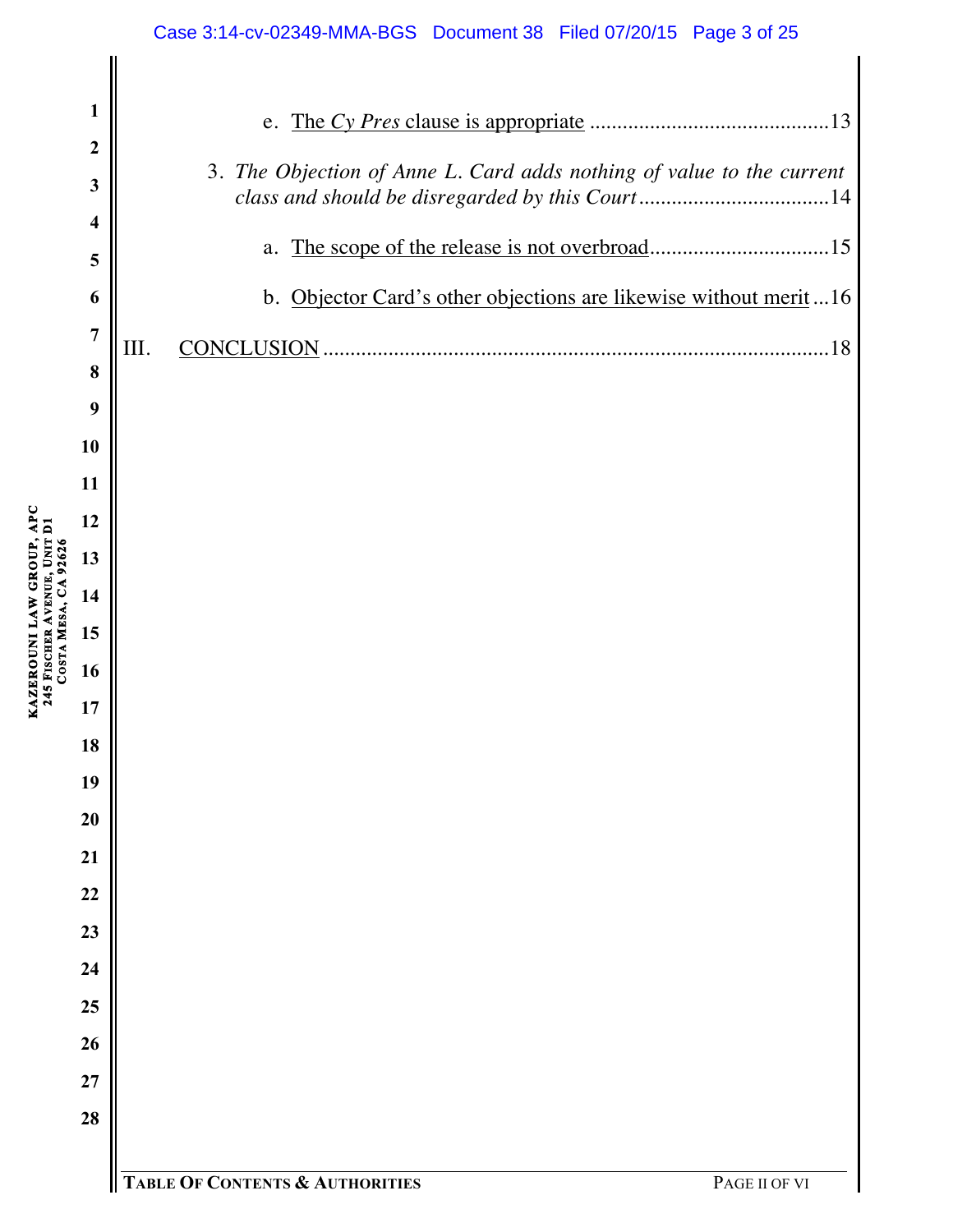#### Case 3:14-cv-02349-MMA-BGS Document 38 Filed 07/20/15 Page 4 of 25

**TABLE OF AUTHORITIES**

| $\overline{2}$          | PAGE(S)<br><b>CASES</b>                        |
|-------------------------|------------------------------------------------|
| 3                       | Allapattah Servs., Inc. v. Exxon Corp.,        |
| $\overline{\mathbf{4}}$ |                                                |
| 5                       | AT&T Mobility v. Concepcion,                   |
| 6                       |                                                |
| $\overline{7}$          | Bert v. AK Steel Corp.,                        |
| 8                       |                                                |
| 9                       | Bryan v. Pittsburgh Plate Class Co.,           |
| 10                      |                                                |
| 11                      | Cotton v. Hinton,                              |
| 12                      |                                                |
| 13                      | Craft v. County of San Bernardino,             |
| 14                      |                                                |
| 15                      | Dennis v. Kellogg Co.,                         |
| 16                      |                                                |
| 17                      | Domonsoke v. Bank of Am., N.A.,                |
| 18                      |                                                |
| 19                      | Ellis v. Naval Air Rework Facility,            |
| 20                      |                                                |
| 21                      | Glass v. UBS Fin. Servs. Inc.,                 |
| 22                      |                                                |
| 23                      | Hanlon v. Chrysler Corp.,                      |
| 24                      |                                                |
| 25                      | In re Aetna, Inc. Sec. Litig.,                 |
| 26                      |                                                |
| 27                      | In re Cathode Ray Tube (CRT) Antitrust Litig., |
| 28                      |                                                |
|                         |                                                |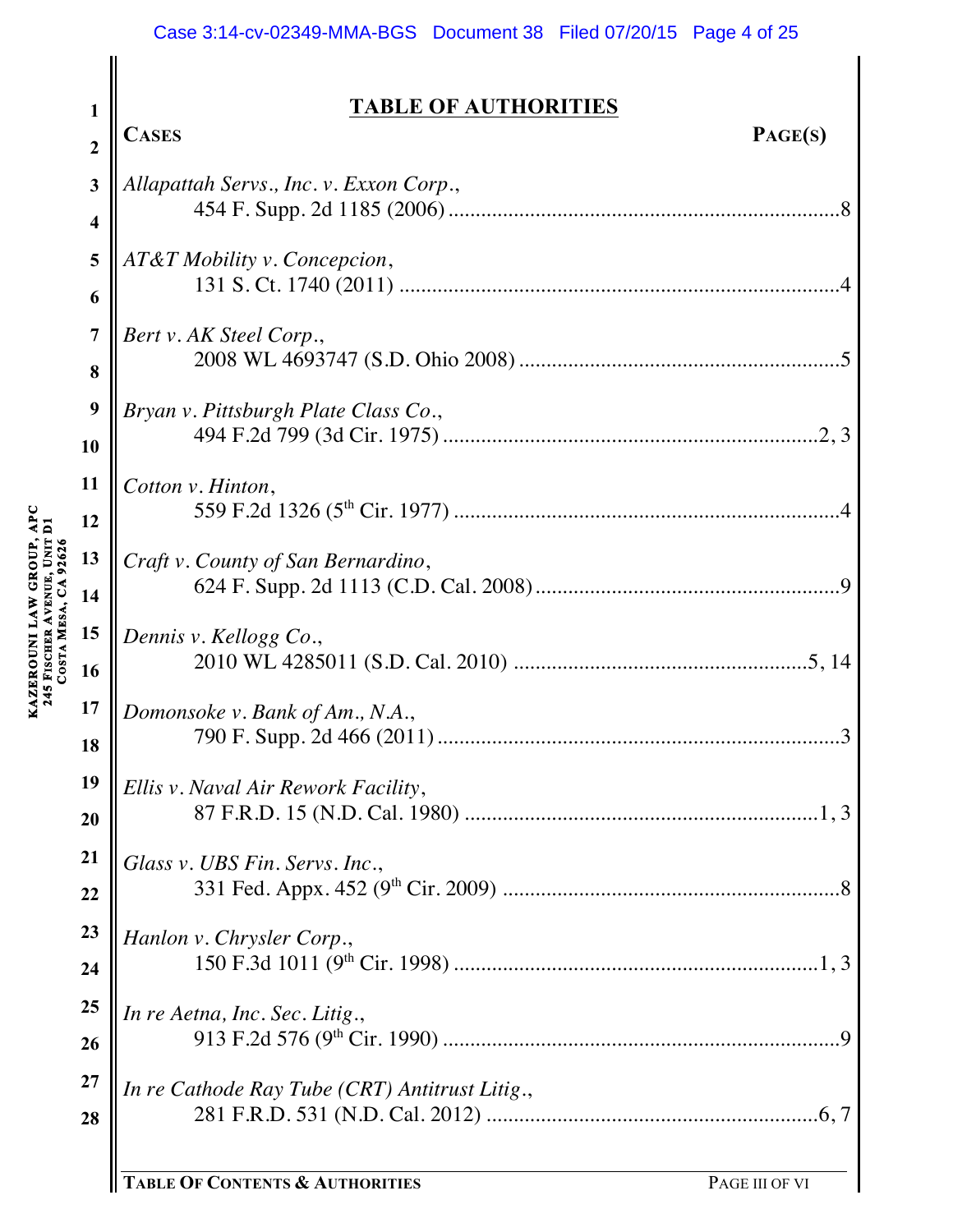#### Case 3:14-cv-02349-MMA-BGS Document 38 Filed 07/20/15 Page 5 of 25

| $\mathbf{1}$            | In re Inter-Op Hip Prosthesis Liab. Litig.,                               |
|-------------------------|---------------------------------------------------------------------------|
| $\boldsymbol{2}$        |                                                                           |
| 3                       | In re Mego Fin. Corp. Sec. Litig.,                                        |
| $\overline{\mathbf{4}}$ |                                                                           |
| 5                       | In re Merry-Go-Round Enterprises, Inc.,                                   |
| 6                       |                                                                           |
| 7                       | In re Relefen Antitrust Litig.,                                           |
| 8                       |                                                                           |
| 9                       | In re Rite Aid Sec. Litig.,                                               |
| 10                      |                                                                           |
| 11                      | In re Skilled Healthcare Gp. Inc. Securities Litig.,                      |
| 12                      |                                                                           |
| 13                      | In re Toyota Motor Corp. Unintended Acceleration Mktg., Sales Practices & |
| 14<br>15                | Prod. Liab. Litig.,                                                       |
| 16                      |                                                                           |
| 17                      | In re UnitedHealth Group, Inc.,                                           |
| 18                      | In re Visa Check/Mastermoney Antitrust Litig.,                            |
| 19                      |                                                                           |
| 20                      | Lane v. Facebook, Inc.,                                                   |
| 21                      |                                                                           |
| 22                      | Larson v. Sprint Nextel Corp.,                                            |
| 23                      |                                                                           |
| 24                      | Lobatz v. U.S. West Cellular of California, Inc.,                         |
| 25                      |                                                                           |
| 26                      | Milliron v. T-Mobile USA, Inc.,                                           |
| 27                      |                                                                           |
| 28                      |                                                                           |
|                         |                                                                           |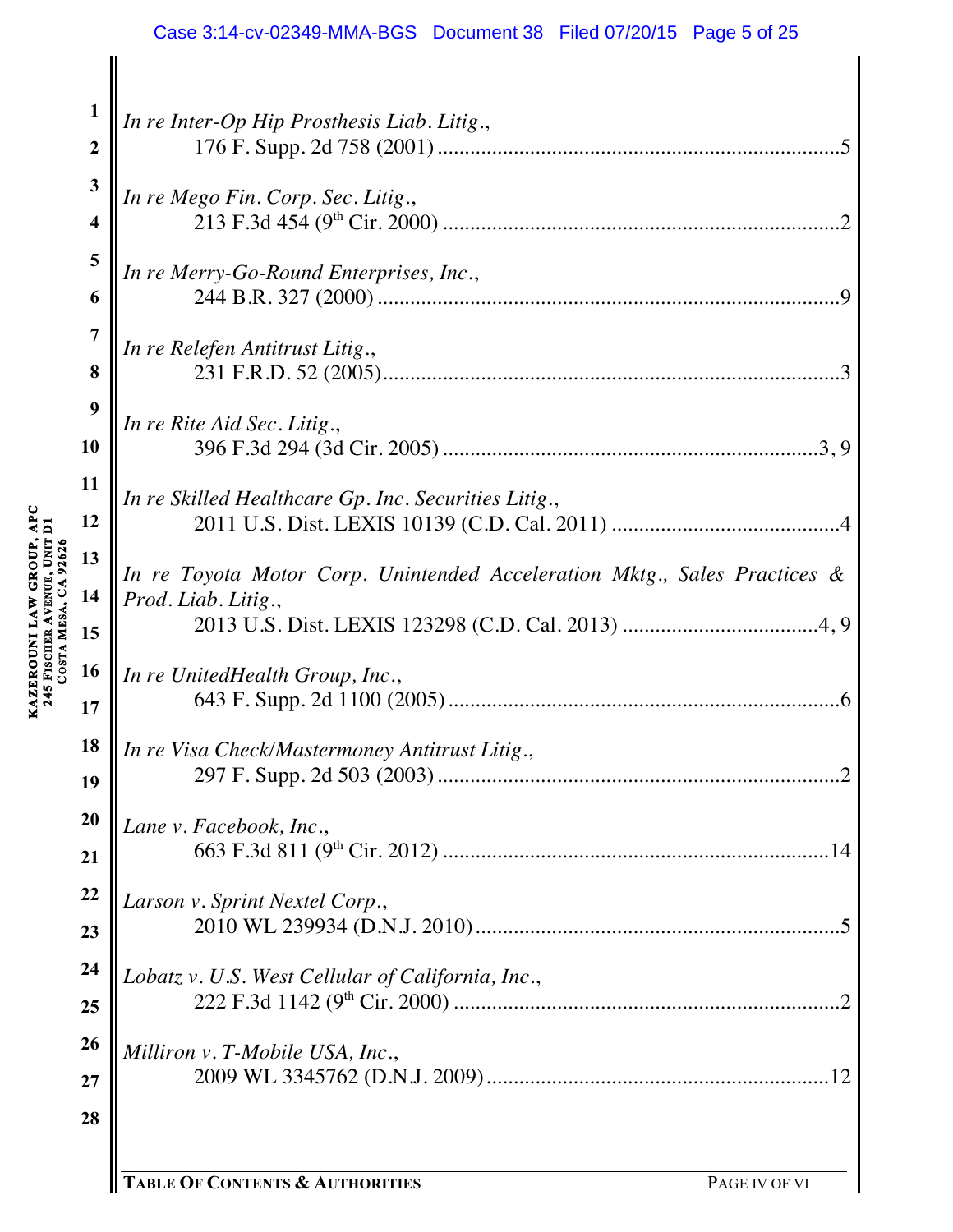#### Case 3:14-cv-02349-MMA-BGS Document 38 Filed 07/20/15 Page 6 of 25

|                         | Mirfasihi v. Fleet Mortg. Corp.,                    |
|-------------------------|-----------------------------------------------------|
| $\mathbf{1}$            |                                                     |
| $\boldsymbol{2}$        |                                                     |
| $\overline{\mathbf{3}}$ | Moore v. City of San Jose,                          |
| 4                       | $\overline{2}$                                      |
|                         | Morris v. Lifescan, Inc.,                           |
| 5                       |                                                     |
| 6                       |                                                     |
| $\overline{7}$          | Nachshin v. AOL, LLC,                               |
| 8                       |                                                     |
| 9                       | O'Brien v. Brain Research Labs. LLC,                |
|                         |                                                     |
| 10                      | O'Keefe v. Mercedes-Benz USA, LLC,                  |
| 11                      |                                                     |
| 12                      |                                                     |
| 13                      | Redman v. Radioshack Corp.,                         |
| 14                      | .8                                                  |
|                         | Sandoval v. Tharaldson Emp. Mgmt., Inc.,            |
| 15                      |                                                     |
| 16                      |                                                     |
| 17                      | Smith v. CRST Van Expedited, Inc.,                  |
| 18                      |                                                     |
| 19                      | Staton v. Boeing Co.,                               |
| 20                      |                                                     |
|                         | Steel Co. v, Citizens for a Better Environment,     |
| 21                      |                                                     |
| 22                      |                                                     |
| 23                      | Steiner v. Am. Broad Co.,                           |
| 24                      |                                                     |
| 25                      | TBK Partners, Ltd. v. V. W. Union Corp,             |
|                         |                                                     |
| 26                      |                                                     |
| 27                      | Torrisi v. Tucson Elec. Power Co.,<br>$\mathcal{E}$ |
| 28                      |                                                     |
|                         |                                                     |

**KAZEROUNI LAW GROUP, APC** 

**245 FISCHER** 

**AVENUE, UNIT D1** 

KAZEROUNI LAW GROUP, APC<br>245 FISCHER AVENUE, UNIT D1<br>COSTA MESA, CA 92626 **MESA, CA 92626**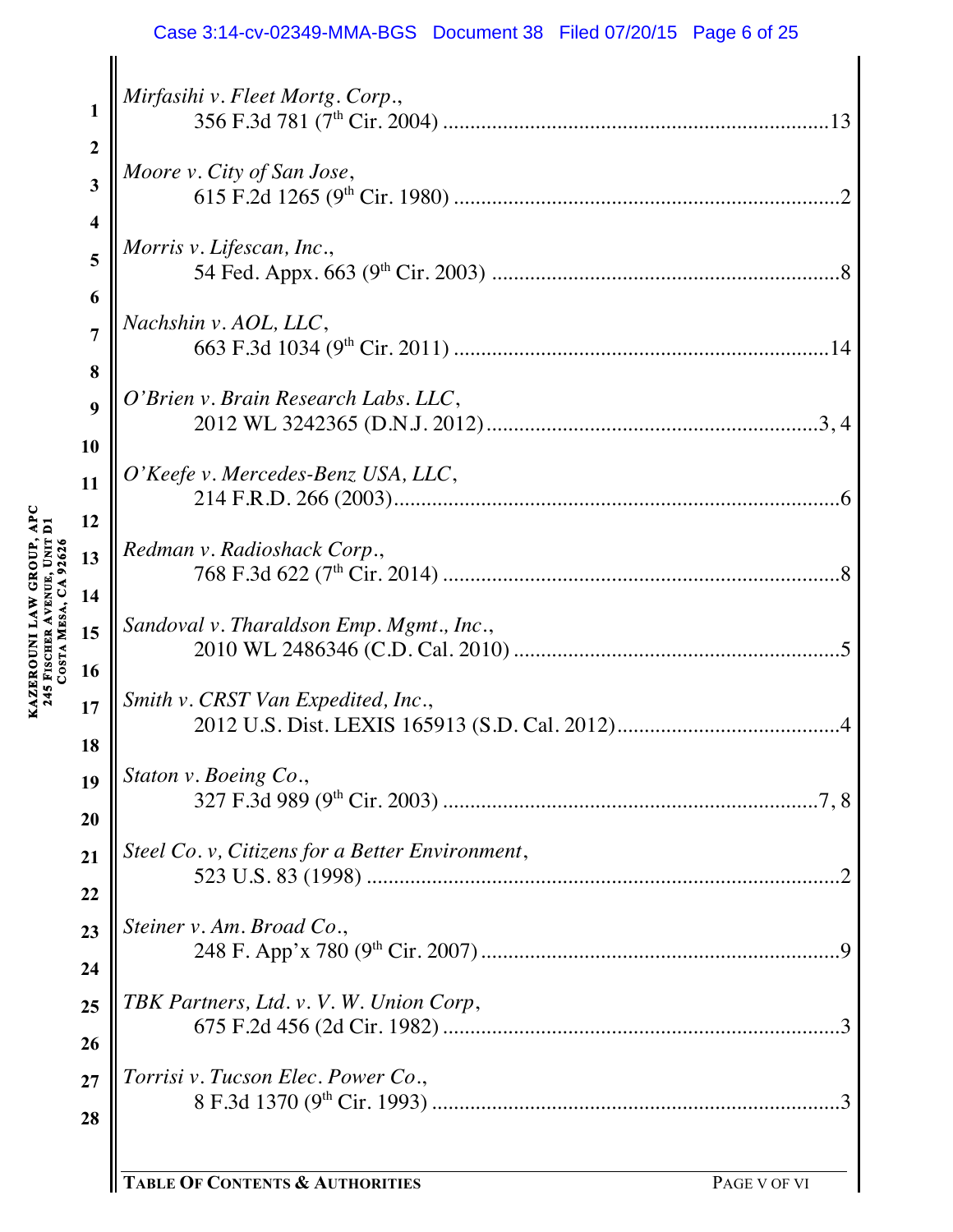#### Case 3:14-cv-02349-MMA-BGS Document 38 Filed 07/20/15 Page 7 of 25

| $\mathbf{1}$            | United States v. State of Oregon,             |  |
|-------------------------|-----------------------------------------------|--|
| $\boldsymbol{2}$        |                                               |  |
| $\mathbf{3}$            | Van Vranken v. Alt. Ritchfield Co.,           |  |
| $\overline{\mathbf{4}}$ |                                               |  |
| 5                       | Vizcaino v. Microsoft Corp.,                  |  |
| 6                       |                                               |  |
| $\overline{7}$          | Wal-Mart Stores, Inc. v. Visa USA, Inc.,      |  |
| 8                       |                                               |  |
| 9                       | Williams v. General Elec. Capital Auto Lease, |  |
| 10                      |                                               |  |
| 11                      |                                               |  |
| 12                      |                                               |  |
| 13                      |                                               |  |
| 14                      |                                               |  |
| 15                      |                                               |  |
| 16                      |                                               |  |
| 17                      |                                               |  |
| 18                      |                                               |  |
| 19                      |                                               |  |
| 20                      |                                               |  |
| $\overline{21}$         |                                               |  |
| $\overline{22}$         |                                               |  |
| 23                      |                                               |  |
| 24                      |                                               |  |
| 25                      |                                               |  |
| 26                      |                                               |  |
| $\overline{27}$         |                                               |  |
| 28                      |                                               |  |
|                         |                                               |  |

**KAZEROUNI LAW GROUP, APC** 

**245 FISCHER** 

**AVENUE, UNIT D1** 

KAZEROUNI LAW GROUP, APC<br>245 FISCHER AVENUE, UNIT D1<br>COSTA MESA, CA 92626 **MESA, CA 92626**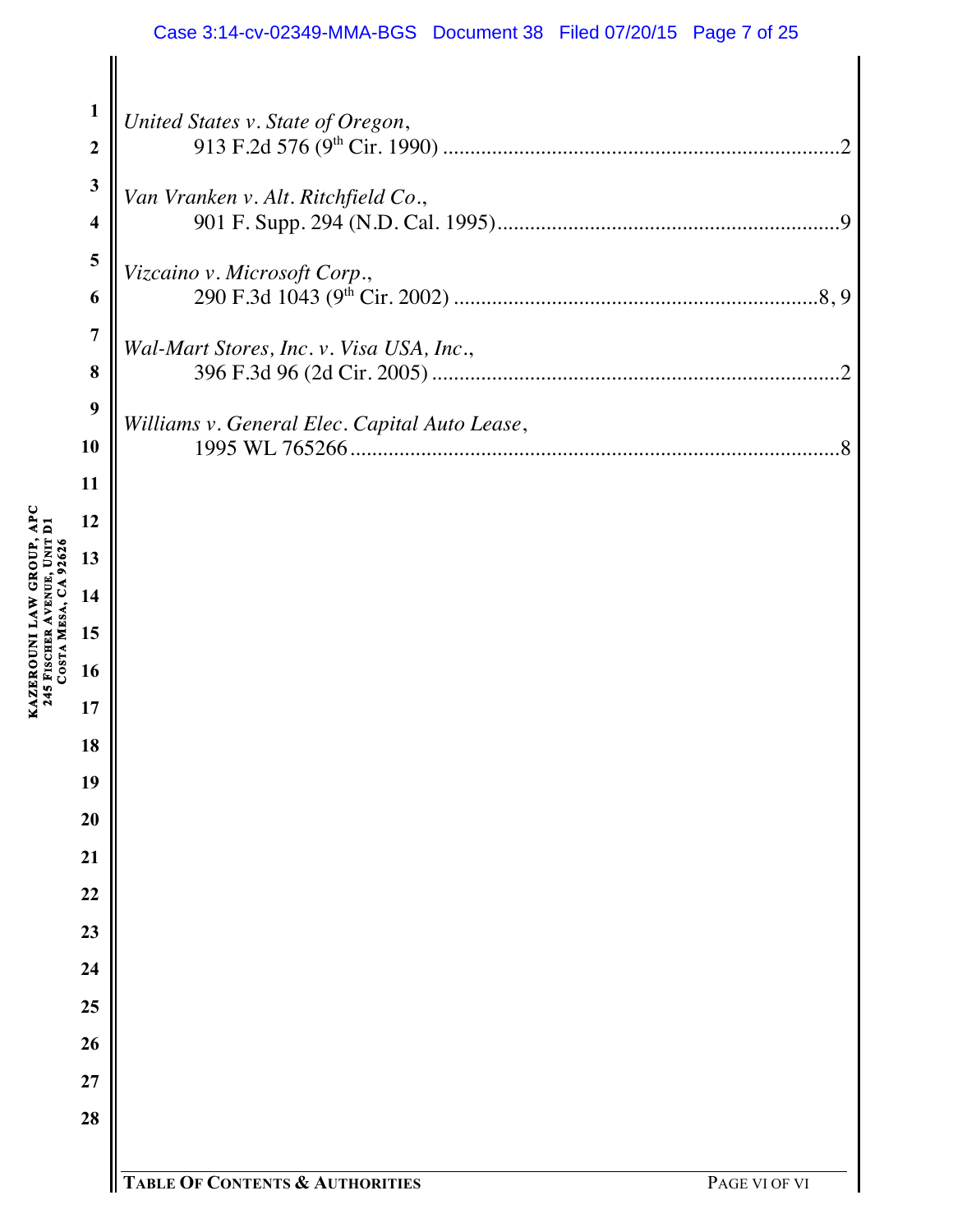# **I.INTRODUCTION**

This settlement was overwhelmingly approved by the Class. Out of 4,076,207 persons in the Class, only **eight** submitted an objection to the strong settlement achieved by class counsel.<sup>1</sup> Thereafter, three of these eight objectors withdrew their objections resulting in only four remaining objections. These five consumers represent a miniscule .00009% of the Class, which is a powerful indication that the settlement is fair, reasonable, adequate and deserves final approval.

As discussed below, all but one of the objections currently pending before this Court have been submitted by "professional objectors" asserting meritless arguments regarding the amount of attorneys' fees for Class Counsel, the settlement value being too low, and issues with the *cy pres* aspect of the Settlement Agreement. However, given the nature of this Settlement, the relief it provides, the scope of notice, and the overwhelmingly positive response of the Class, none of these objections should deprive the Class Members of the benefits owed pursuant to the Settlement. Such objections, when compared to the settlement achieved by class counsel, and in light of the significant obstacles they would have faced if the case had proceeded to class certification and trial, should be accorded no weight by this Court and should be rejected in their entirety.

## **II. ARGUMENT**

The Ninth Circuit has long recognized that since a "[class action settlement] is the offspring of compromise, the question is not whether the final product could be prettier, smarter or snazzier, but whether it is fair, adequate and free from collusion." *Hanlon v. Chrysler Corp.*, 150 F.3d 1011, 1027 (9<sup>th</sup> Cir. 1998). With

**1**

**2**

**3**

**4**

**5**

**6**

**7**

**8**

**9**

**10**

**11**

**12**

**13**

**14**

**15**

**16**

<sup>1</sup> The average number of objections to settlements of a consumer class action is 233. *See*  Theodore Eisenberg & Geoffrey Miller, *The Role of Opt-Outs and Objectors in Class Action Litigation: Theoretical and Empirical Issues*, 57 Vand. L. Rev. 1529 (2004).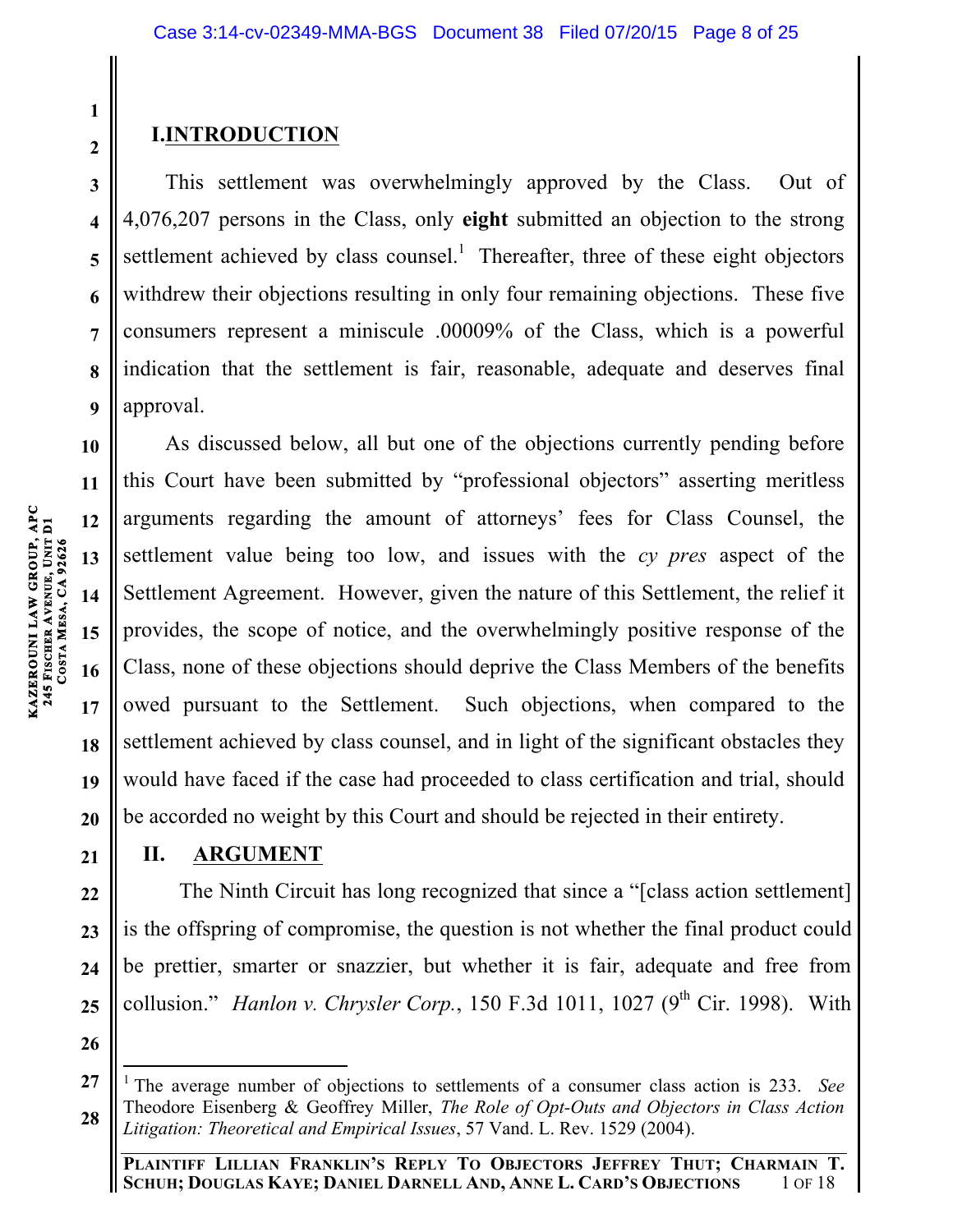**1 2 3 4 5 6 7 8 9 10 11 12** regard to substantive objections, objectors bear the burden of proof as to any claim which challenges the reasonableness of a settlement. *United States v. State of Oregon*, 913 F.2d 576, 581 (9<sup>th</sup> Cir. 1990) citing to *Moore v. City of San Jose*, 615 F.2d 1265, 1272 ( $9<sup>th</sup>$  Cir. 1980) ("In this Circuit, we have usually imposed the burden on the party objecting to a class action settlement."); *Steel Co. v. Citizens for a Better Environment,* 523 U.S. 83, 103-104 (1998); and, Federal Judicial Center, Manual for Complex Litigation (Fourth) § 21.643 (2004). Thus, Class Counsel respectfully requests this Court overrule the remaining objections in ruling upon Class Counsel's Motion for Final Approval because (A) the Class Members overwhelmingly support the Settlement; (B) Darnell and Kaye's general and philosophical objections to the settlement do not impede final approval; and, (C) the professional objectors' boilerplate objections are meritless.

## **A. THE CLASS MEMBERS OVERWHELMINGLY SUPPORT THE SETTLEMENT.**

The response of the Settlement Class was overwhelmingly in favor of the Settlement. Even in a strong settlement:

a certain number of objections are to be expected in a class action with an extensive notice campaign sent to a large number of class members. If only a small number of objections are received, that fact can be viewed as indicative of the adequacy of the settlement.

*In re Visa Check/Mastermoney Antitrust Litig.*, 297 F. Supp. 2d 503, 511 (E.D.N.Y. 2003).

**22 23 24 25 26 27 28** Various Courts, including the Ninth Circuit, have similarly held that receipt of merely a small number of objections supports a grant of final approval. *See, e.g., In re Mego Fin. Corp. Sec. Litig.*, 213 F.3d 454, 459 (9<sup>th</sup> Cir. 2000) (low number of objections supporting finding that settlement was fair); *Wal-Mart Stores, Inc. v. Visa USA, Inc.*, 396 F.3d 96, 118 (2d Cir. 2005) (18 objections out of five million class members is evidence of "overwhelming [] approval"); *Bryan v. Pittsburgh Plate Class Co.*, 494 F.2d 799, 803-804 (3d Cir. 1975) (approving class settlement

**PLAINTIFF LILLIAN FRANKLIN'S REPLY TO OBJECTORS JEFFREY THUT; CHARMAIN T. SCHUH; DOUGLAS KAYE; DANIEL DARNELL AND, ANNE L. CARD'S OBJECTIONS** 2 OF 18

**18**

**19**

**20**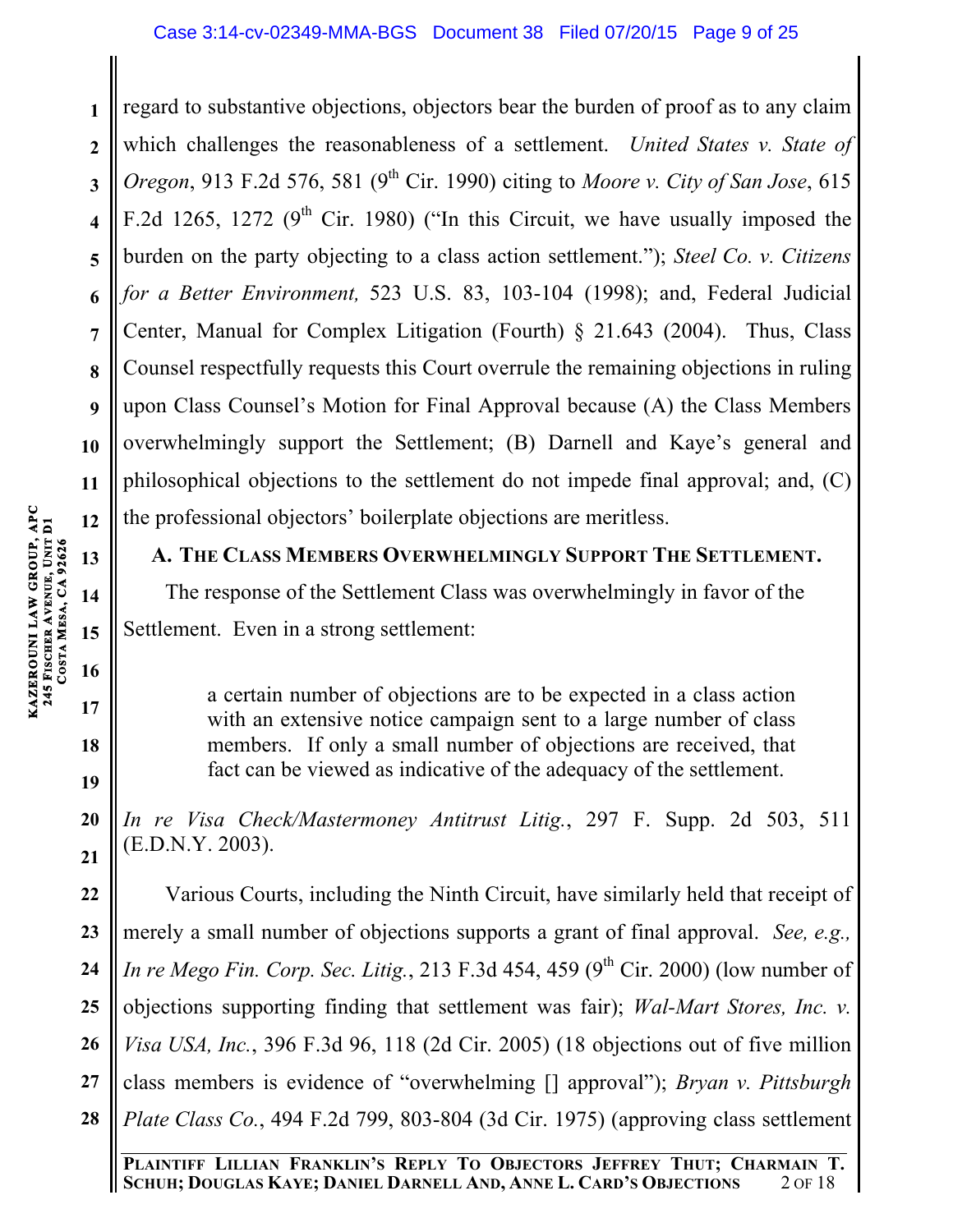even though 20% of class objected); *TBK Partners, Ltd. v. V. W. Union Corp*, 675 F.2d 456, 458 (2d Cir. 1982) (approving settlement despite objections of approximately 56% of class); and, *Cotton v. Hinton*, 559 F.2d 1326, 1333 ( $5<sup>th</sup>$  Cir. 1977) (approving settlement over objections of approximately 50% of class).

Here, an infinitesimal number of consumers, .00009%, have objected to the Class Settlement, and the number is even smaller once the objections lodged by "professional objectors" have been rejected, as discussed below. Such a small number of objectors, in conjunction with the fact that more than one hundred thousand consumers approved of the settlement enough to go to the trouble to make a claim is further support for the fact that the Class Settlement is adamantly approved by the class. Thus, Class Counsel respectfully requests this Court grant Final Approval of the Parties' Class Action Settlement. *See Torrisi v. Tucson Elec. Power Co.*, 8 F.3d 1370, 1378 (9<sup>th</sup> Cir. 1993); *In re Rite Aid Sec. Litig.*, 396 F.3d 294, 305 (3d Cir. 2005) (finding that district court did not abuse its discretion by finding that the absence of substantial objections by class members to the fee request weighs in favor of approval); and, *In re Relefen Antitrust Litig.*, 231 F.R.D. 52, 79 (2005) (approving fee request despite four objections).

# **B. DARNELL; AND, KAYE'S GENERAL AND PHILOSOPHICAL OBJECTIONS TO THE SETTLEMENT DO NOT IMPEDE FINAL APPROVAL.**

Generalized objections, such as Darnell and Kaye's, asserting that a settlement could have been "better" or "different" have little or no bearing on the Rule 23 analysis. *See Hanlon*, 150 F.3d at 1027. Such "philosophical" objections are inevitable in large class actions and thus are not considered to "impugn the adequacy of the settlement itself." *Domonsoke v. Bank of Am., N.A.*, 790 F. Supp. 2d 466, 474 (W.D.Va. 2011) (in class of three million, "most of the 59 objections show a philosophical disagreement with class action litigation, a general disagreement with this litigation in particular, or dissatisfaction with class counsel's requested attorney's fees."); *O'Brien v. Brain Research Labs, LLC*,

**1**

**2**

**3**

**4**

**5**

**6**

**7**

**8**

**9**

**10**

**11**

**12**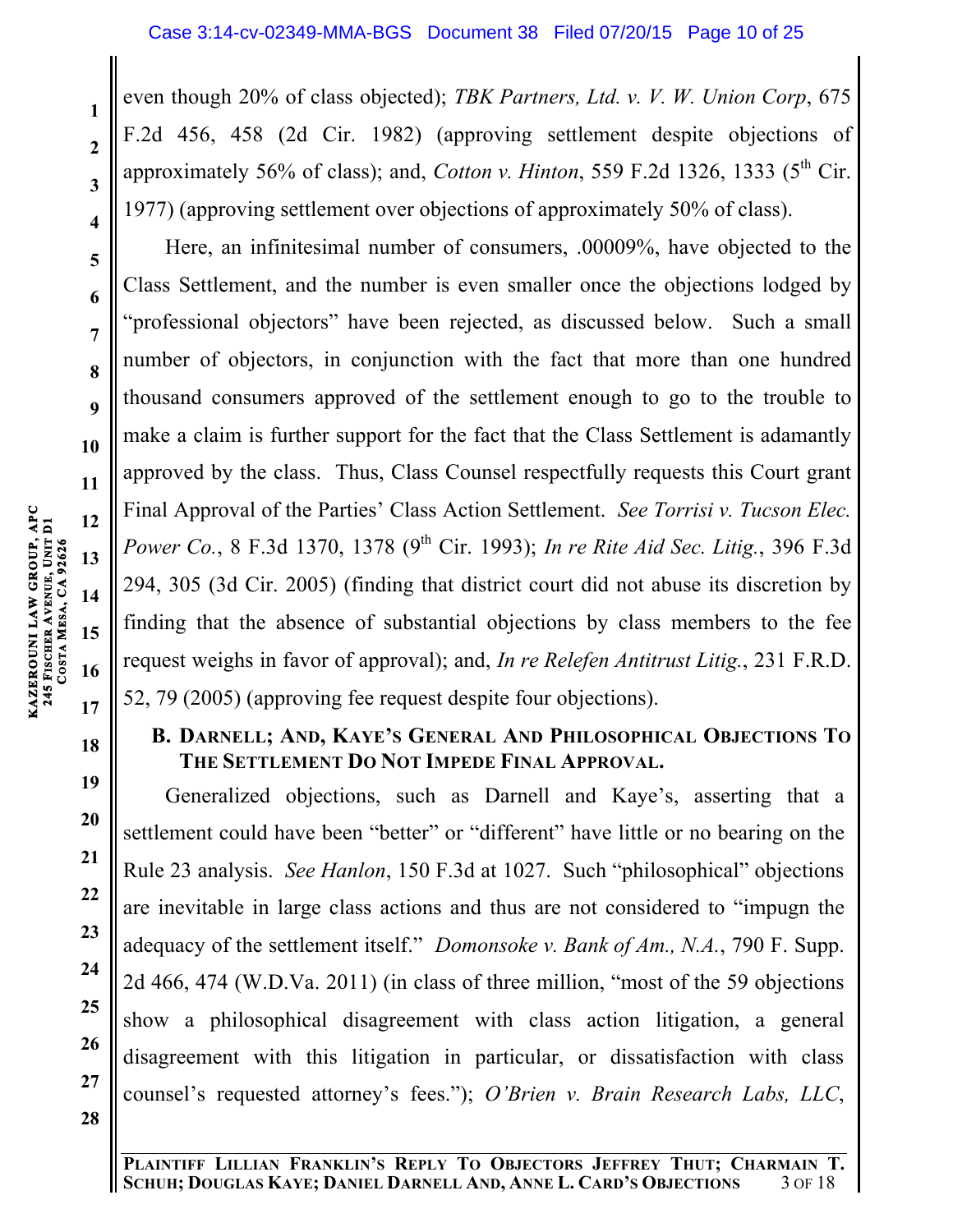2012 WL 3242365, at \*25 (D.N.J. 2012) (discounting statement which "embodies the objector's personal views about class action litigation generally [specifically that the 'only group that makes a large profit are the lawyers representing the plaintiff groups'] and is not addressed to the specifics of this settlement").

Here, Class Counsel provided significant explanation to support the amount of the settlement obtained herein. While "[Kaye] believe[s] the settlement amount is low and does not discourage future violations by Wells Fargo…", Kaye fails to take into consideration the significant defenses potentially available to Defendant. Similarly, Darnell stated that the "attorneys' fees are extravagant." Said positions merely constitute unsupported speculation on behalf of Kaye and Darnell which should not be considered by the Court. *In re Toyota Motor Corp. Unintended Acceleration Mktg., Sales Practices, & Prod. Liab. Litig.*, 2013 U.S. Dist. LEXIS 123298, at \*310-311 (C.D. Cal. 2013) (unsupported allegations regarding value when objectors had provided no evidence of their own is not a basis for granting objections). $2$ 

**21** As discussed in the Preliminary Approval Motion, Defendant identified a number of strong defenses to class certification. [ECF No. 5, 13:4-21]. They include: (1) arbitration clauses with class action waivers included in Defendant's contract may well have precluded litigation and the opportunity to participate in class actions pursuant to United States Supreme Court authority in *AT&T Mobility v. Concepcion*, 131 S. Ct. 1740 (2011); (2) issues of prior express consent may

**1**

**2**

**3**

**4**

**5**

**6**

**7**

**8**

**9**

**10**

**11**

**12**

**13**

**<sup>23</sup> 24 25 26 27 28**  $2$  This Court, and other California District Courts, have routinely rejected unsupported objections as a matter of course. *See, e.g., Smith v. CRST Van Expedited, Inc.*, 2012 U.S. Dist. LEXIS 165913 (S.D. Cal. 2012) (rejecting objector who "ma[de] no showing of what would be sufficient or why" and noting that "such unsupported objections cannot justify denial or approval"); *In re Skilled Healthcare Gp., Inc. Securities Litig.*, 2011 U.S. Dist. LEXIS 10139 (C.D. Cal. 2011) (rejecting "a lone objection unsupported by specific facts"); and, *Ellis v. Naval Air Rework Facility*, 87 F.R.D. 15, 20 (N.D. Cal. 1980) (holding an objection invalid because it did "not specify what amount would fairly, adequately, and reasonably settle his monetary claims. Nor does he state on what grounds he deserves a larger share of the settlement funds. This Court thus finds it impossible to respond to his objection in any way other than dismissing it for lack of support.").

**PLAINTIFF LILLIAN FRANKLIN'S REPLY TO OBJECTORS JEFFREY THUT; CHARMAIN T. SCHUH; DOUGLAS KAYE; DANIEL DARNELL AND, ANNE L. CARD'S OBJECTIONS** 4 OF 18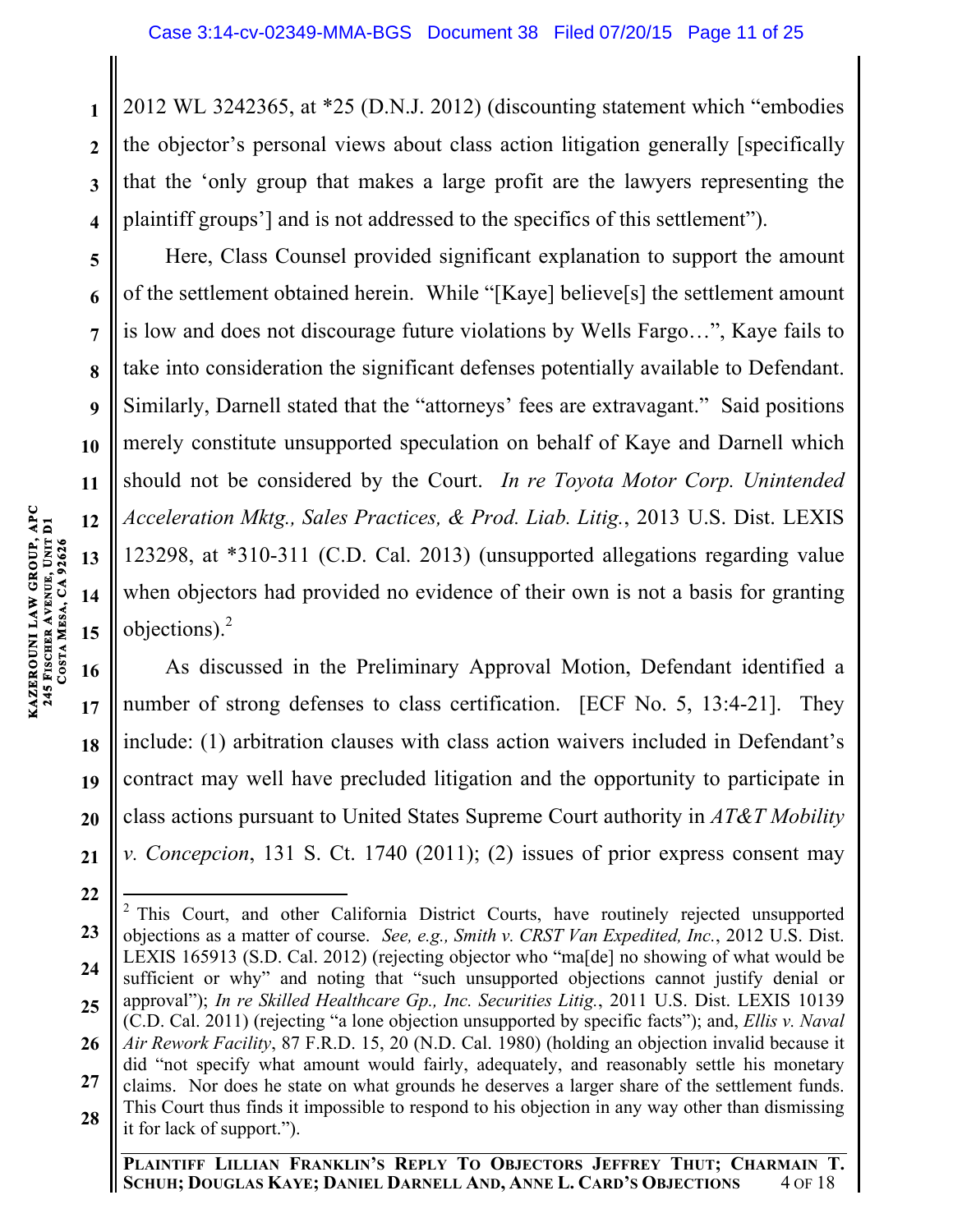**1 2 3 4 5 6 7 8 9 10 11 12 13 14 15** have negated Defendant's alleged violation and/or constitute individual issues contrary to class adjudication; (3) lack of usage of an automatic telephone dialing system; and, (4) Defendant's counterclaims or offset may have posed additional individualized inquiries. [*Id*.]. Based upon these arguments, the Honorable Irma E. Gonzales (Ret.) of JAMS assisted Class Counsel in reaching a settlement that took into account the strengths and weaknesses of the Parties' claims and defenses. Thus, the settlement is entitled to a presumption of fairness since said settlement was only achieved following non-collusive negotiations before a neutral third-party. *See In re Inter-Op Hip Prosthesis Liab. Litig.*, 204 F.R.D. at 380; *Milliron v. T-Mobile USA, Inc.*, 2009 WL 3345762, at \*5 (D.N.J. Sept. 14, 2009) (approving a settlement after a one-day mediation before a retired federal judge and noting that "the participation of an independent mediator in settlement negotiation virtually insures that the negotiations were conducted at arm's length and without collusion between the parties (emphasis added)"); *Sandoval v. Tharaldson Emp. Mgmt., Inc.*, 2010 WL 2486346, at \*6 (C.D. Cal. June 15, 2010) (approving settlement after a one-day mediation and noting that "the assistance of an experienced mediator in the settlement process confirms that the settlement is non-collusive (emphasis added)"; *Larson v. Sprint Nextel Corp.*, 2010 WL 239934, at \*11 (D.N.J. Jan. 15, 2010) (same); *Bert v. AK Steel Corp*., 2008 WL 4693747, at \*2 (S.D. Ohio Oct. 23, 2008); 2 *McLaughlin on Class Actions* § 6:7  $(8<sup>th</sup>$  ed) ("A settlement reached after a supervised mediation receives a presumption of reasonableness and the absence of collusion (emphasis added)."); and *Dennis v. Kellogg Co.*, 2010 WL 4285011, at \*4 (S.D. Cal. Oct. 14, 2010) ("[T]he parties engaged in a full-day mediation session" followed by further settlement negotiations, thus establishing that the proposed settlement was noncollusive.).

**28** Thus, Plaintiff requests this Court overrule Darnell and Kaye's objections **///**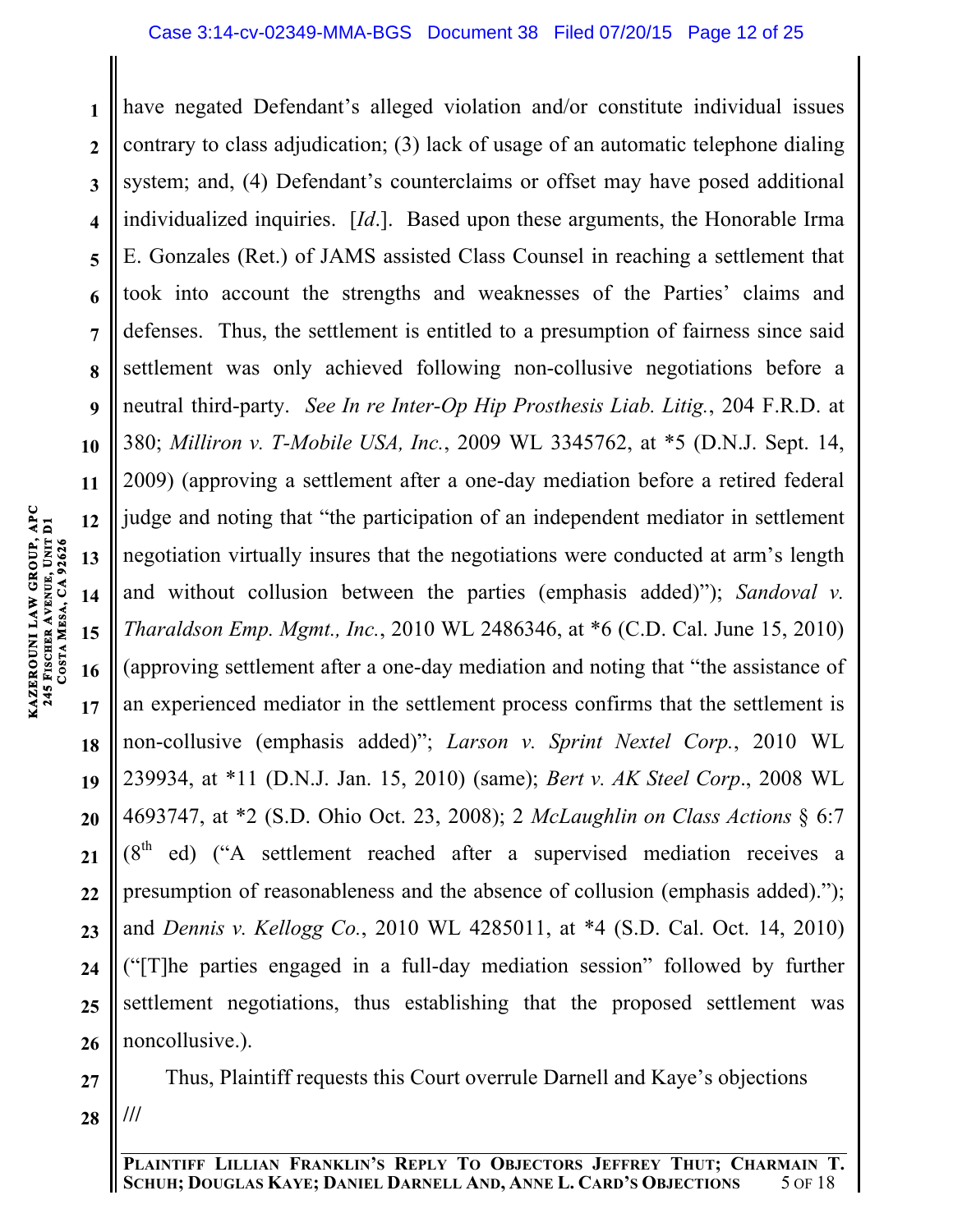# **C. THE PROFESSIONAL OBJECTORS' BOILERPLATE OBJECTIONS ARE MERITLESS.**

Federal Rule of Civil Procedure 23 affords class members the opportunity to present objections to the terms of a class action settlement that affects their interests, and in many instances, objectors can, and do, play a valuable adversarial role when it comes to testing the fairness, reasonableness and adequacy of proposed class action settlements. However, an unfortunate byproduct of this settlement, like many other large settlements, is that it attracts "professional objectors" who "routinely represent[] objectors purporting to challenge class action settlements…not to effectuate changes to settlements, but…for [personal financial gain.]" *In re Cathode Ray Tube (CRT) Antitrust Litig.*, 281 F.R.D. at 533; and, *In re UnitedHealth Group, Inc.*, 643 F. Supp. 2d at 1109 (explaining that professional objectors' "goal was, and is, to hijack as many dollars for themselves as they can wrest from a negotiated settlement").

The conduct and cost of professional objectors is well documented by the federal courts. "[P]rofessional objectors can levy what is effectively a tax on class action settlements, a tax that has no benefit to anyone other than to the objectors. Literally nothing is gained from the cost: Settlements are not restructured and the class, on whose benefit the appeal is purportedly raised, gains nothing." *In re Cathode Ray Tube (CRT) Antitrust Litig.*, 281 F.R.D. at 553 n.3; *In re Checking Account Overdraft Litigation*, 830 F. Supp. 2d 1330, 1361, n. 30 (2011); *In re UnitedHealth Group PSLRA Litig.*, 634 F. Supp. 2d at 1108-09 ("The remoras are loose again."); *O'Keefe v. Mercedes-Benz USA, LLC*, 214 F.R.D. 266, 295 n. 26 (2003) (observing that "Federal Courts are increasingly weary of professional objectors.").

As referenced herein, the objections lodged on behalf of (1) C. Jeffrey Thut; (2) Charmain T. Schuh; and, (3) Anne L. Card have been lodged via attorneys that have been repeatedly reprimanded by various Federal Courts.

**12 13 14 KAZEROUNI LAW GROUP, APC 245 FISCHER AVENUE, UNIT D1**  KAZEROUNI LAW GROUP, APC<br>245 FISCHER AVENUE, UNIT D1<br>COSTA MESA, CA 92626 **MESA, CA 92626** 

**1**

**2**

**3**

**4**

**5**

**6**

**7**

**8**

**9**

**10**

**11**

**LILLIAN FRANKLIN'S REPLY TO OBJECTORS JEFFREY THUT; CHARMAIN T. SCHUH; DOUGLAS KAYE; DANIEL DARNELL AND, ANNE L. CARD'S OBJECTIONS** 6 OF 18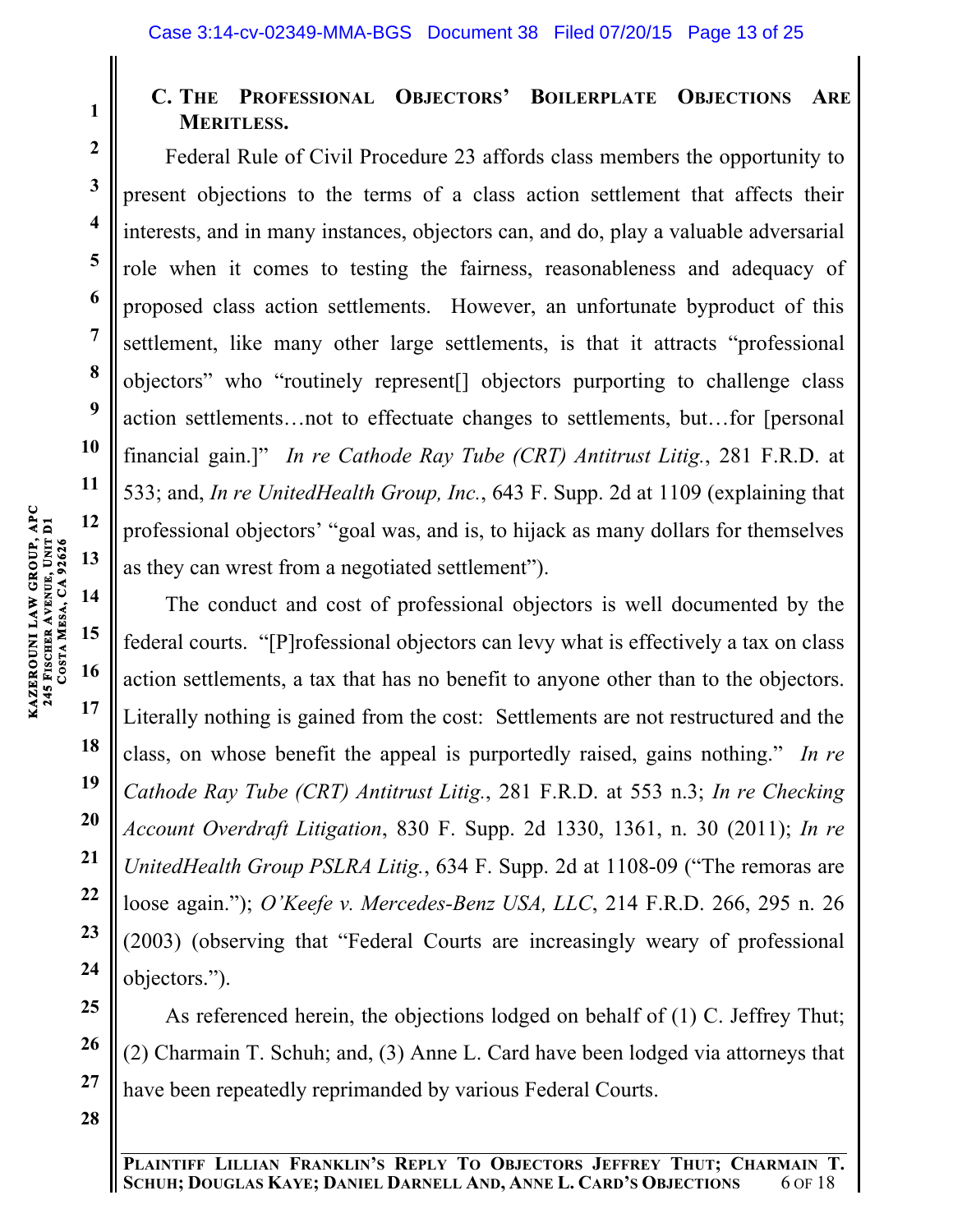## **1.** *The Objection of C. Jeffrey Thut lodged by Timothy R. Hanigan; and Christopher Bandas adds nothing of value to the current class and should be disregarded by this Court.*

As an initial matter, numerous courts have repeatedly determined that both Mr. Hanigan and Mr. Bandas have made a career as professional objectors to class action settlements. *See e.g., In re Cathode Ray Tube (CRT) Antitrust Litig*., 281 F.R.D. 531 (N.D. Cal. 2012) ("Bandas is a professional objector who is improperly attempting to "hijack" the settlement of this case from deserving class members and dedicated, hardworking counsel, solely to coerce ill-gotten, inappropriate and unspecified "legal fees"…[Bandas' and his clients'] attempt to inject themselves at the last minute into this eight year litigation constitutes an effort to extort money from the Class and/or Class Counsel."); and, Order Striking Objections Due to Objectors' Lack of Standing, *In re Hydroxycut Mktg. and Sales Prac. Litig.*, 09-md-2087 BTM (KSC) (S.D. Cal. 2009) attached hereto as Exhibit A (describing a case in which Mr. Bandas represented an objector, setting the price to withdraw his objection at \$400,000.00).

Here, Hanigan and Bandas argue that (a) Class Counsel's percentage of recovery for attorneys' fees should not include notice costs in the denominator; and, (b) Class Counsel's multiplier is too high.

## **a. Class Counsel properly seeks the 25% benchmark based upon the entire Settlement Fund.**

Hanigan and Bandas blithely assert, without any Ninth Circuit support, that it is improper for Class Counsel to request 25% of the Settlement Fund in which the denominator includes notice costs. This position ignores that without proper notice as required by the Federal Rules of Civil Procedure, the Class Members never would have been informed of the current class settlement. In addition, the Ninth Circuit has repeatedly held that the valuation of the total fund to calculate this percentage reasonably includes the notice and administration costs, which were part of the benefit obtained for the class. *See Staton v. Boeing Co.*, 327 F.3d

**1**

**2**

**3**

**4**

**5**

**6**

**7**

**8**

**9**

**10**

**11**

**12**

**13**

**14**

**17**

**18**

**19**

**20**

**21**

**22**

**23**

**24**

**25**

**26**

**27**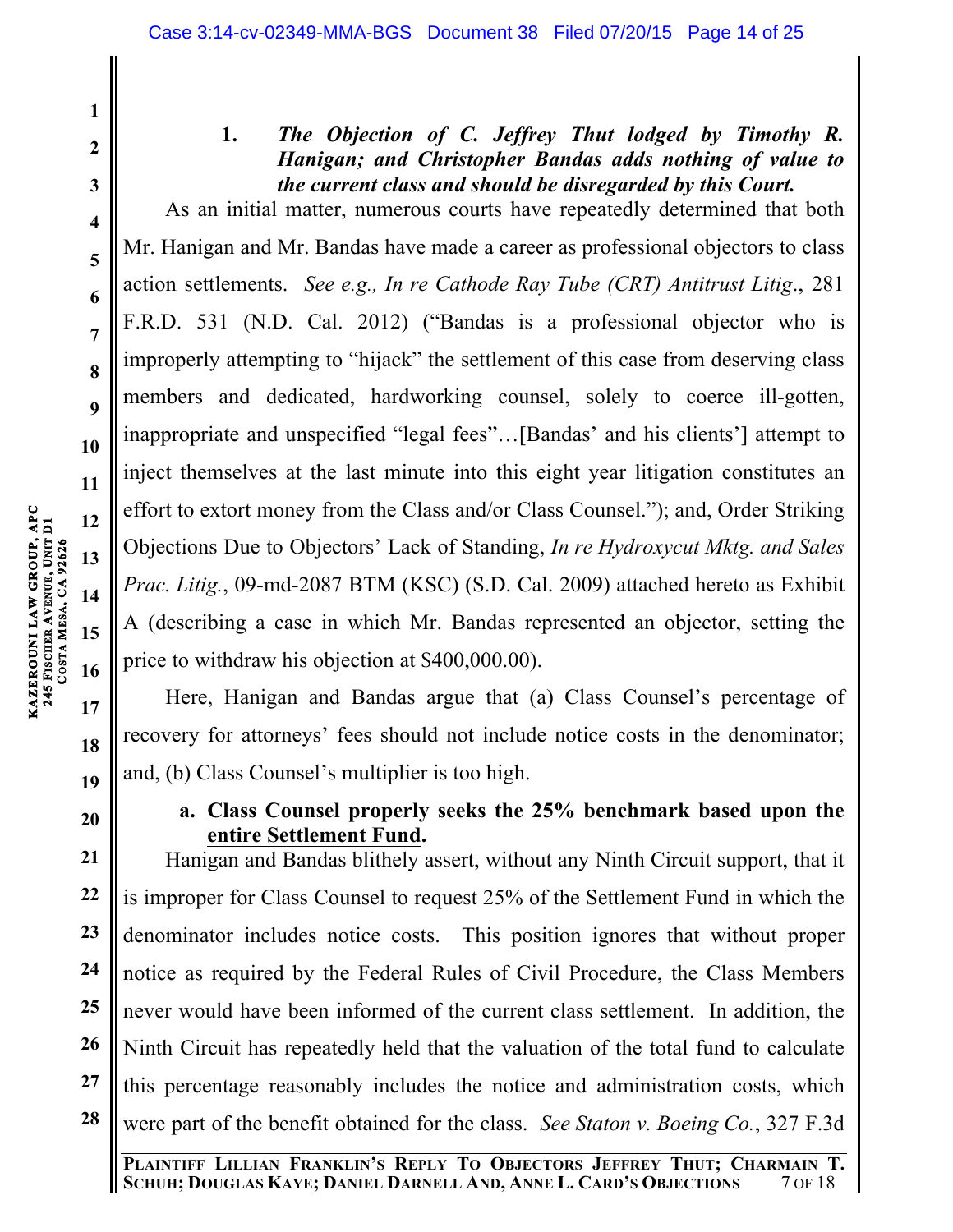938 (9<sup>th</sup> Cir. 2003).<sup>3</sup> It is true that the Seventh Circuit has taken a different approach from that of the Ninth Circuit. *See, e.g, Redman v. Radioshack Corp.*, 768 F.3d 622, 630 (7th Cir. 2014) (holding that administrative and other notice costs may not be considered in calculating attorney's fees). However, that is not the law of this Circuit, and Class Counsel submits that it does not reflect the best view of the question.

Moreover, this Court should reward Class Counsel for achieving such a good result quickly. In *Allapattah Servs., Inc. v. Exxon Corp.*, 454 F. Supp. 2d 1185 (2006), the Court held that decreasing a fee percentage solely in light of a large settlement is "antithetical" to the percentage of the recovery method:

> the whole purpose of which is to align the interests of Class Counsel and the Class by rewarding counsel in proportion to the result obtained. By not rewarding Class Counsel for the additional work necessary to achieve a better outcome for the class, the sliding scale approach creates the perverse incentive for Class Counsel to settle too early for too little.

*Id*. at 1213; *see also Williams v. General Elec. Capital Auto Lease*, 1995 WL 765266, at \*10 (1995) (same).

Given the Ninth Circuit authority directly contradicting Hanigan and Bandas' position, this Court should reject this argument in ruling upon Class Counsel's Final Approval Motion; and, Motion for Attorneys' Fees and Costs.

**b. Class Counsel seeks a percentage fee, but if the Court uses the lodestar as a cross check, the multiplier is reasonable in light of the expeditious result achieved by class counsel.**

Here, Class Counsel seek to be paid their fees as a percentage of the common fund of cash, because that method best aligns the interest of class Counsel with those of the Class as a whole. However, if the Court were to use the lodetar as a

**1**

**2**

**3**

**4**

**5**

**6**

**7**

**8**

**9**

**10**

**11**

**12**

**13**

**14**

**15**

**16**

**17**

**18**

**19**

**20**

**21**

**22**

**23**

**24**

**<sup>26</sup> 27 28** <sup>3</sup> See also Vizcaino v. Microsoft Corp., 290 F.3d 1043, 1047 (9<sup>th</sup> Cir. 2002); *Morris v. Lifescan*, *Inc.*, 54 Fed. Appx. 663, 664 (9<sup>th</sup> Cir. 2003) (affirming fee award of 33% of total settlement fund); and, *Glass v. UBS Fin. Servs. Inc.*, 331 Fed. Appx. 452 (9<sup>th</sup> Cir. 2009) (noting that district court's calculation of 25% of total settlement fund rather than 25% of amount actually collected by the class was proper and in line with Ninth Circuit precedent).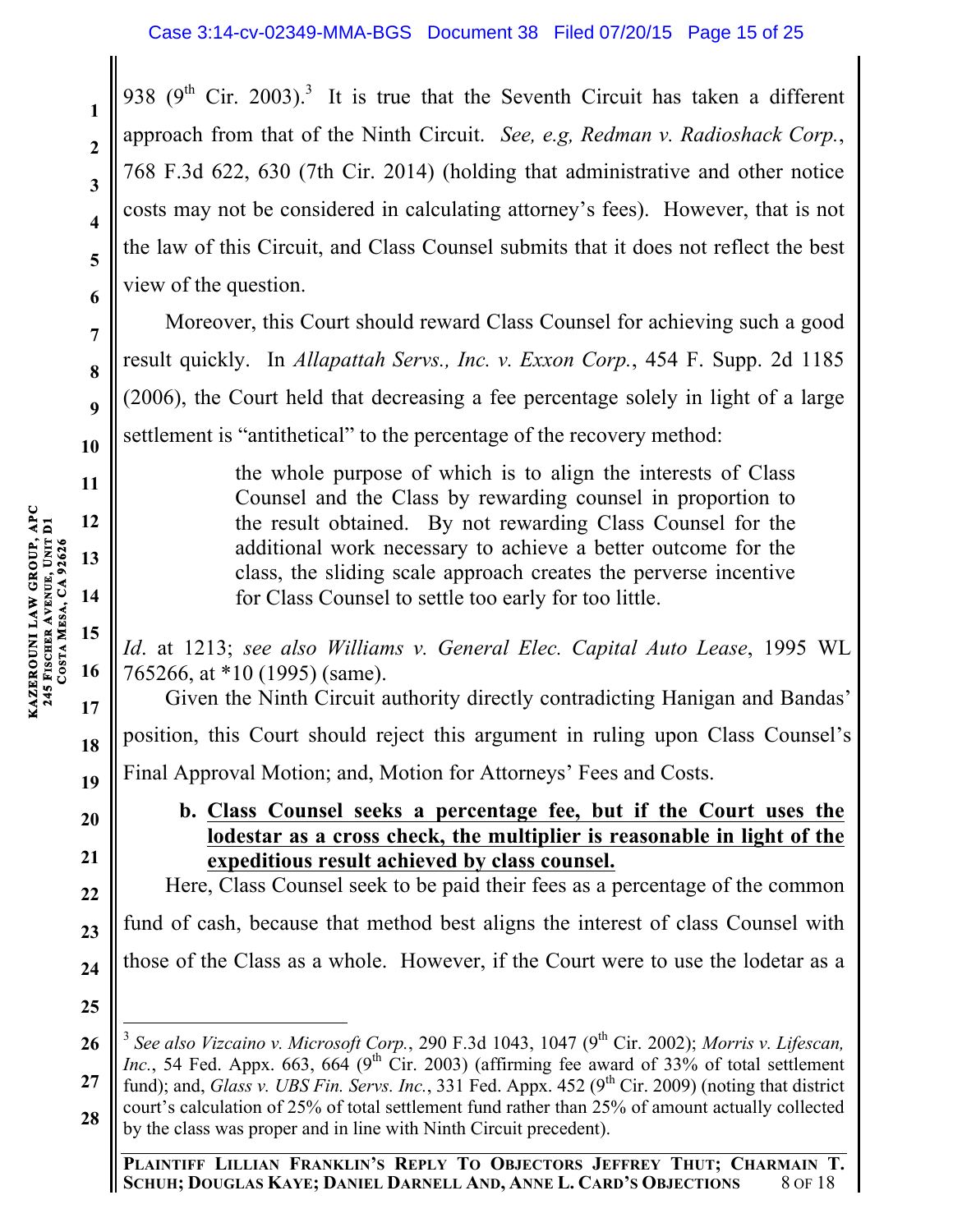cross check on the fee request, a multiplier of approximately  $3.6<sup>4</sup>$  is eminently reasonable here. [*See* Plaintiff's Motion for Attorneys' Fees, Costs, and Incentive Award, ECF No. 20-1, 2:12-16].

"The Ninth Circuit has noted that multipliers range from  $1.0 - 4.0$  and a 'bare' majority' fall within the range of 1.5 – 3.0." *In re Toyota Motor Corp. Unintended Acceleration Mktg., Sales Practices & Prods. Liab. Litig.*, 2013 U.S. Dist. LEXIS 123298, at \*297 (C.D. Cal. 2013); *Vizcaino v. Microsoft Corp.*, 290 F.3d 1043, 1051 (9<sup>th</sup> Cir. 2002) (affirming district courts use of a 3.65 multiplier); *Van Vranken v. Alt. Ritchfield Co.*, 901 F. Supp. 294, 298 (N.D. Cal. 1995) ("Multipliers in the  $3 - 4$  range are common in lodestar awards" for complex class actions).<sup>5</sup> Here, Hanigan and Bandas cite no evidence or legal authority to establish that Class Counsel's requested multiplier is inappropriate. Thus, Mr. Thut's baseless objection should be disregarded in ruling upon Plaintiff's Final Approval Motion.

**/// ///**

**///**

**///**

**18 19**

**KAZEROUNI LAW GROUP, APC** 

**1**

**2**

**3**

**4**

**5**

**6**

**7**

**8**

**<sup>20</sup> 21 22 23** i <sup>4</sup> Class Counsel has been required to incur a significant amount of attorneys' fees and costs not previously included in their lodestar calculation since filing Plaintiff's Motion for Fees. The increase in hours, which results in a reduction of Class Counsel's multiplier, was required to prepare the current Reply; prepare the Motion for Final Approval; investigate objections; conduct out-of-state depositions regarding these objections; and oversee the notice process. As a result, Class Counsel's multiplier is now even lower than 3.6, rendering their request even more reasonable.

**<sup>24</sup> 25 26**  $5$  *See also Steiner v. Am. Broad Co.*, 248 F. App'x 780, 783 (9<sup>th</sup> Cir. 2007) (approving multiplier of approximately 6.85); *Craft v. County of San Bernardino*, 624 F. Supp. 2d 1113 (C.D. Cal. 2008) (approving multiplier of approximately 5.20); *In re Telik, Inc., Securities Litig.*, 576 F. Supp. 2d 570, 590 (2008) ("multipliers of over 4 are routinely awarded by Courts"); *In re Rite Aid Corp. Sec. Litig.*, 146 F. Supp. 2d 706 (2001) (multiplier of 4.5 – 8.5 reasonable); *In re* 

**<sup>27</sup>** *Merry-Go-Round Enterprises, Inc.*, 244 B.R. 327 (2000) (multiplier of 19.6 reasonable); *In re Aetna, Inc. Sec. Litig.*, 2001 WL 20928 (2001) (multiplier of 3.6 reasonable); and, *Van Vranken* 

**<sup>28</sup>** *v. ARCO*, 901 F. Supp. 294 (N.D. Cal. 1995) (multiplier of 3.6 reasonable).

**PLAINTIFF LILLIAN FRANKLIN'S REPLY TO OBJECTORS JEFFREY THUT; CHARMAIN T. SCHUH; DOUGLAS KAYE; DANIEL DARNELL AND, ANNE L. CARD'S OBJECTIONS** 9 OF 18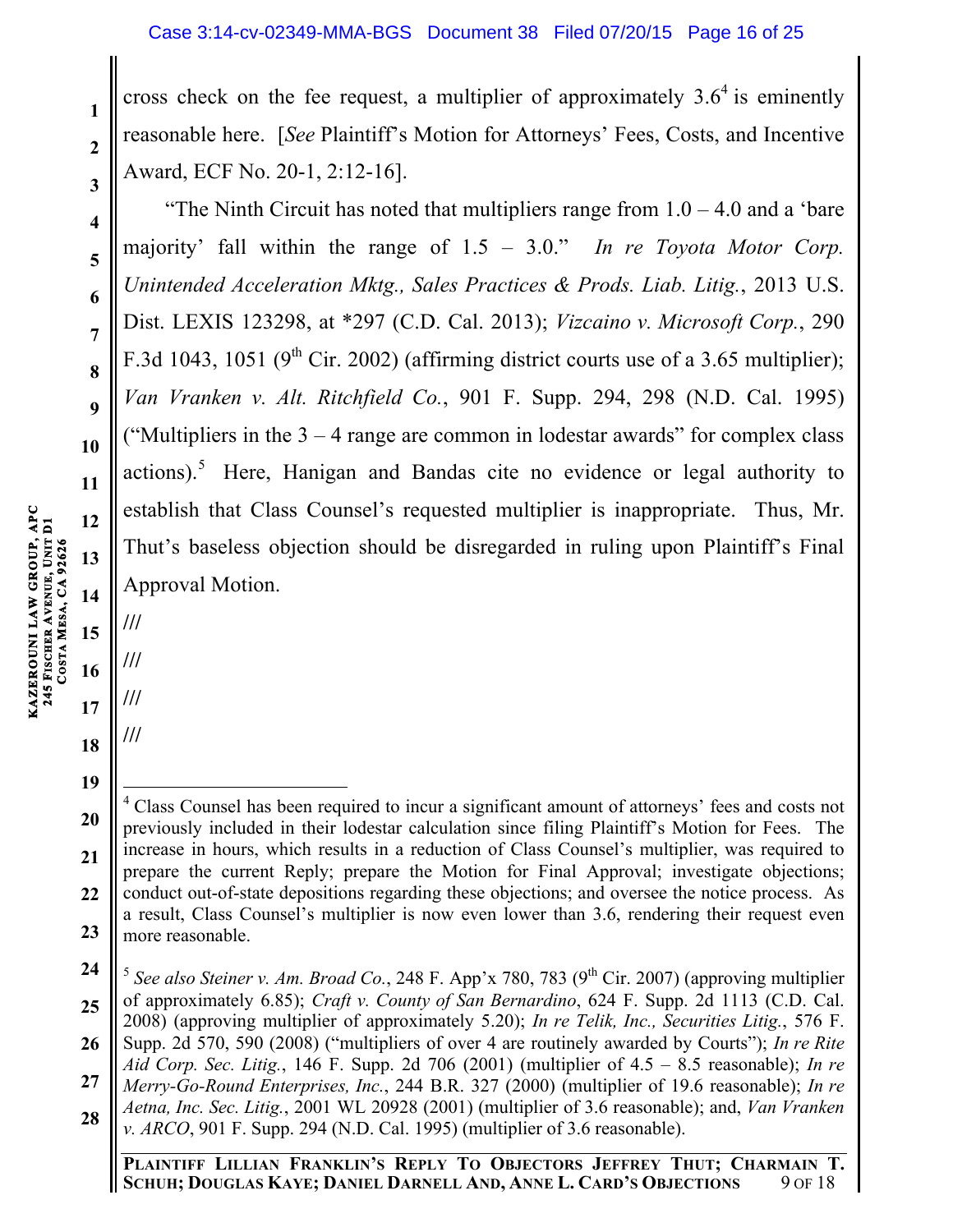# **2 3 4**

**5**

**6**

**7**

**8**

**9**

**10**

**11**

**18**

**19**

**20**

**21**

**22**

**23**

**24**

**25**

**26**

**27**

**1**

**2.** *The Objection of Charmain T. Schuh lodged by Steve A. Miller; John C. Kress; and, Jonathan E. Fortman adds nothing of value to the current class and should be disregarded by this Court.*

Miller and his co-counsel are serial objectors who also make a living filing objections to class action settlements based upon nearly identical arguments. *See, e.g., In re New Motor Vehicles Canadian Exp. Antitrust Litig.*, MDL No. 1532, DE # 1175 at n.22 (2011) (rejecting Mr. Miller's "specious" arguments); *In re Am. Int'l Grp., Inc. Sec. Litig.*, No. 04-cv-08141-DAB, DE # 663, 664 (2012) (Miller withdrew his appeal of an order rejecting his objections to a settlement, without having provided any benefit to class). In fact, Kress has previously been sanctioned by a Court on at least one occasion for lodging a meritless objection. *See Hale v. Wal-Mart Stores*, No. 01CV218710 (Mo. Cir. Ct. June 17, 2009). Attached hereto as Exhibits B-D are summaries of numerous class action settlements that were objected to by Miller; Kress; and, Fortman wherein the objections were raised and overruled by the Court with judicial criticism.<sup>6</sup>

With regard to Ms. Schuh's objections, Ms. Schuh offers similar philosophical objection discussed above for Mr. Kaye. Specifically, Ms. Schuh states that (a) Class Counsel's fees are too high; (b) the Class Members will receive too little; and, (c) the *cy pres* is inappropriate. [*See* ECF No. 31].

## **a. Class Counsel properly seeks the 25% benchmark based upon the entire Settlement Fund.**

Like Hanigan and Bandas, Ms. Schuh argues in an identical manner that Class Counsel's fee should not be assessed based upon notice costs since "notice to the class is not a 'benefit.' [*Id*. at page 3]. Without notice provided in compliance with Rule 23, the more than 100,000 class members that submitted valid claims would be receiving no recourse against Defendant for the allegedly illegal telephone calls at issue in this action. How these consumers are not

**<sup>28</sup>** <sup>6</sup> Exhibits B-D were previously lodged as Exhibits in *In re TFT-LCD (Flat Panel) Antitrust Litigation*, 3:07-MD-1827 SI (N.D. Cal. May 4, 2012), ECF No. 5601.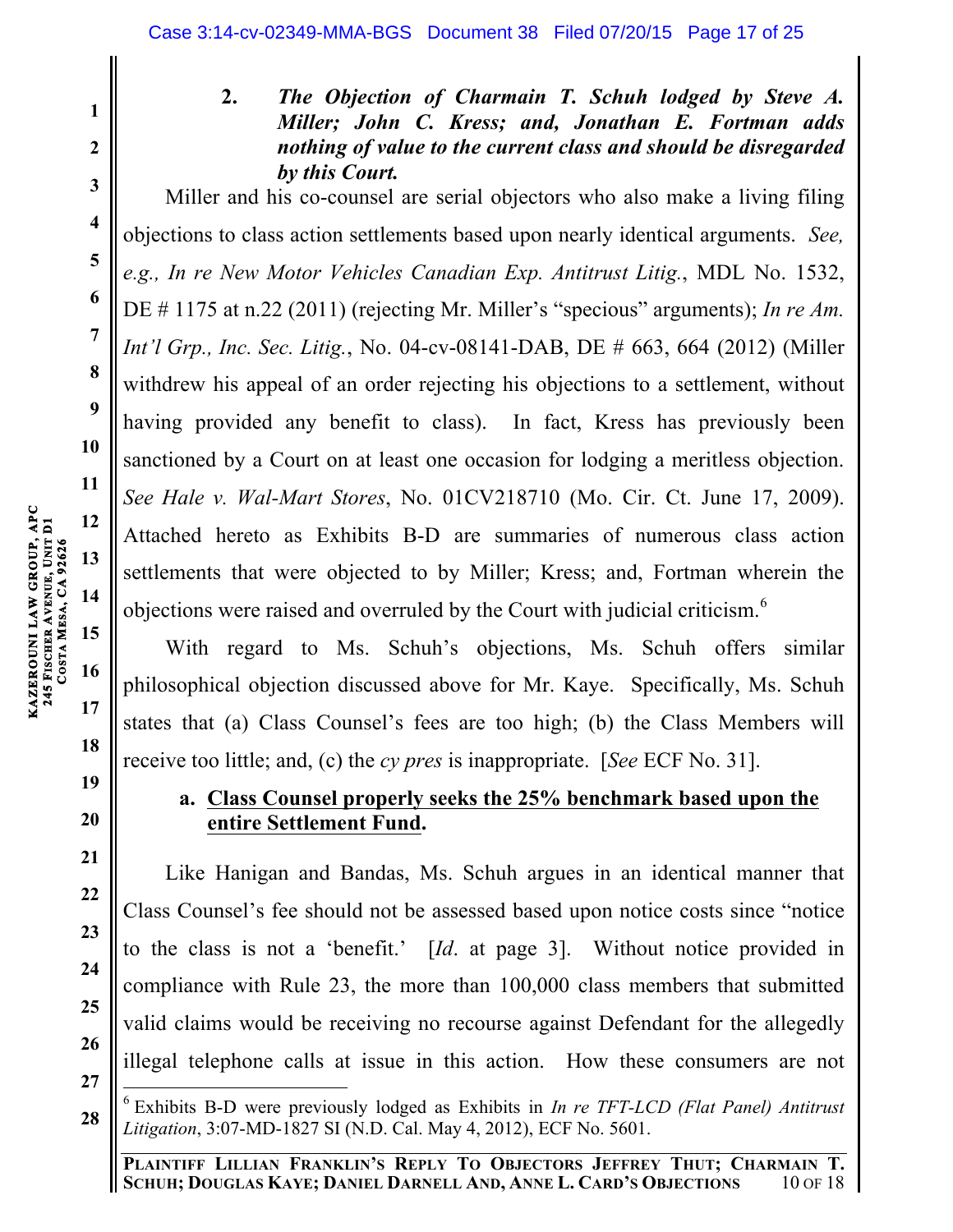benefitted by the receipt of the required notice is difficult to discern.

Regardless, Ms. Schuh's position as set forth by her attorneys is contrary to Ninth Circuit authority.

## **b. The cash payment to the Class Members is reasonable given the strengths and weaknesses of the Parties' respective claims and defenses.**

Next, Ms. Schuh, without any supporting evidence, posits that "the recovery is unlikely to exceed anything more than a few dollars per person..." [Schuh Objection at page 5]. This is completely wrong. In fact, each claimant will receive at least \$69 from this settlement, if it is approved. [*See* Declaration of ILYM Group, Inc.]. Although this is less than what Class members would have received had the Class been certified, prevailed at trial, and then on appeal, it is favorable when compared to most TCPA class action settlements. Ms. Schuh's position lacks merit and should be disregarded.

**c. This case does not represent a "Reverse Auction".**

Ms. Schuh mysteriously asserts that this case represents a "reverse auction." A reverse auction is a situation in which different groups of plaintiff's counsel have brought cases against the same defendant, and the defendant (perhaps implicitly) allows those groups to compete against themselves to achieve the most favorable settlement *for the defendant*. Reverse auctions are a serious violation of the duty of loyalty that class counsel have toward their clients.

No reverse auction occurred here. In this case, various groups of plaintiff's counsel brought a sequential series of cases against Wells Fargo. *See, e.g.*  Declaration of Daniel Hutchinson (Dkt. No. 20-7), at ¶¶ 20-46. The cumulative effect of those cases positioned the present action to be successful. Rather than plaintiff's counsel competing against each other, as is the case in a reverse auction, here plaintiffs' counsel cooperated and built on each other's activities to reach the desired result.

**1**

**2**

**3**

**4**

**5**

**6**

**7**

**8**

**9**

**10**

**11**

**12**

**13**

**14**

**15**

**16**

**17**

**18**

**19**

**20**

**21**

**22**

**23**

**24**

**25**

**26**

**27**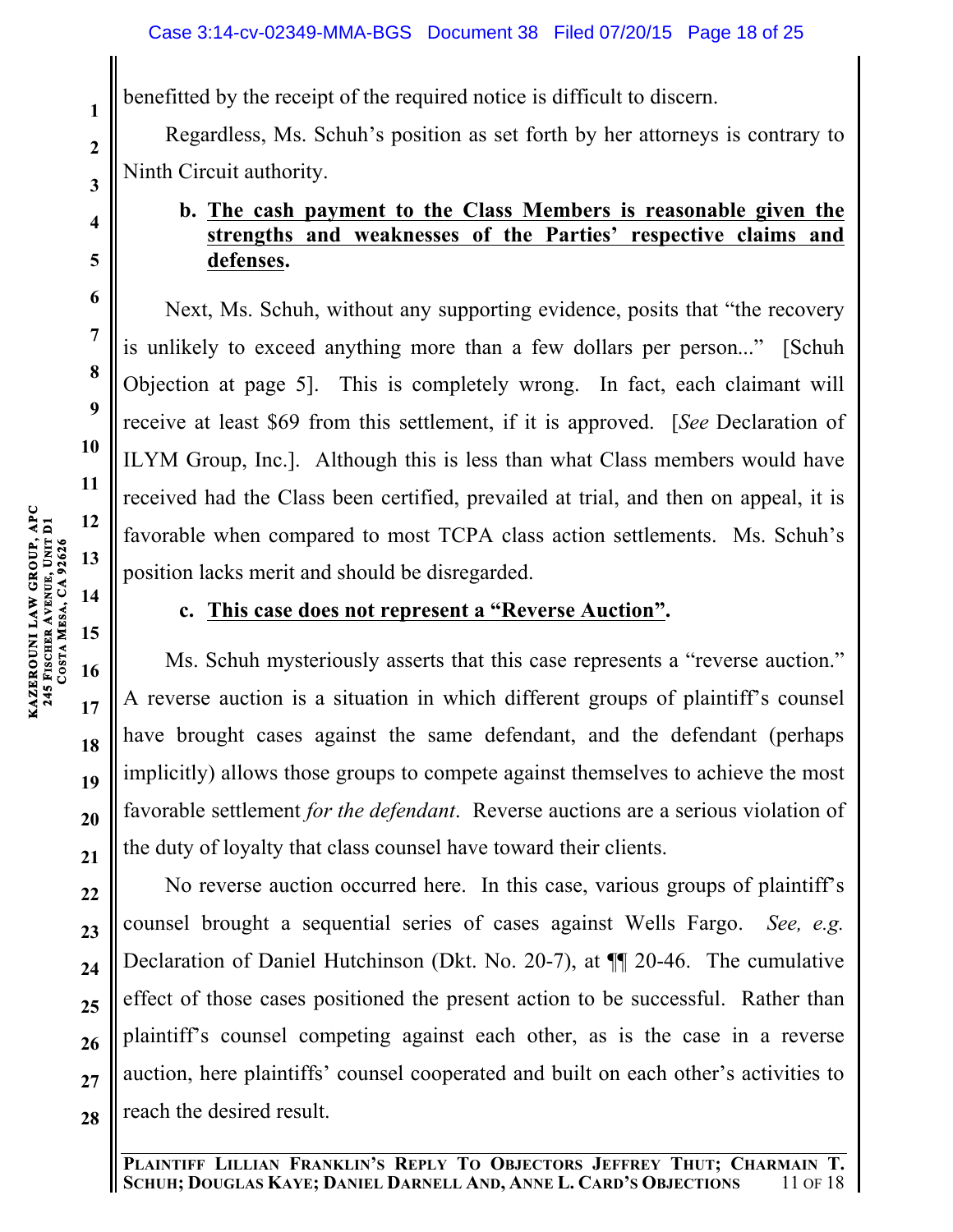For this reason, the fact that this case settled quickly after filing must be seen in the broader context of Class Counsel's TCPA litigation against Wells Fargo. In isolation, a case in which the parties settle immediately after filing might raise concerns. But seen in the context of over four years of litigation against Wells Fargo, those concerns are mitigated. Given the previous course of litigation, Wells Fargo – and Class Counsel – was well aware of the contours of the case, the strength of Wells Fargo's defenses, and the size of the class from the moment this case was filed. Discovery and case investigation that would ordinarily take months or years was in essence already accomplished by the time this particular case was first filed.<sup>7</sup>

Nothing in the conduct of this litigation suggests a "reverse auction" or other impropriety. The objection should be overruled.

# **13**

**1**

**2**

**3**

**4**

**5**

**6**

**7**

**8**

**9**

**10**

**11**

**12**

**14**

**15**

**17**

**18**

**19**

**20**

**21**

**22**

**23**

**24**

i

## **d. There is no "Clear Sailing" Provision in this Settlement.**

Ms. Schuh is equally mistaken when she claims that the settlement in this case involves a "clear sailing" provision. As the Ninth Circuit articulated on *In re Bluetooth Headset Products Liability Litigaiton*, cited by objectors, a "clear sailing agreement" is one which "provides] for the payment of attorneys' fees separate and apart from class funds." 654 F.3d 935, 947 (9th Cir. 2011). Such agreements may be problematic because they have "the potential of enabling a defendant to pay class counsel excessive fees and costs in exchange for counsel accepting an unfair settlement on behalf of the class." *Id.* (quoting *Lobatz v. U.S. West Cellular of California, Inc.,* 222 F.3d 1142, 1148 (9th Cir. 2000) (internal quotation marks omitted)). A slightly different, but related, problem occurs where "the parties arrange for fees not awarded to revert to defendants rather than be

**<sup>25</sup> 26 27 28** For this reason, contrary to the assertion of Ms. Schuh, it is entirely appropriate for the Court to consider the efforts of class counsel stemming from the previous iterations of the case against Wells Fargo. Absent that litigation, it would not have been possible to achieve this result for class members, and certainly not in the timeframe that occurred here. At a minimum, without the previous litigation, a similar amount of work by class counsel (and a similar amount of lodestar), would have to have been undertaken by class counsel in this case.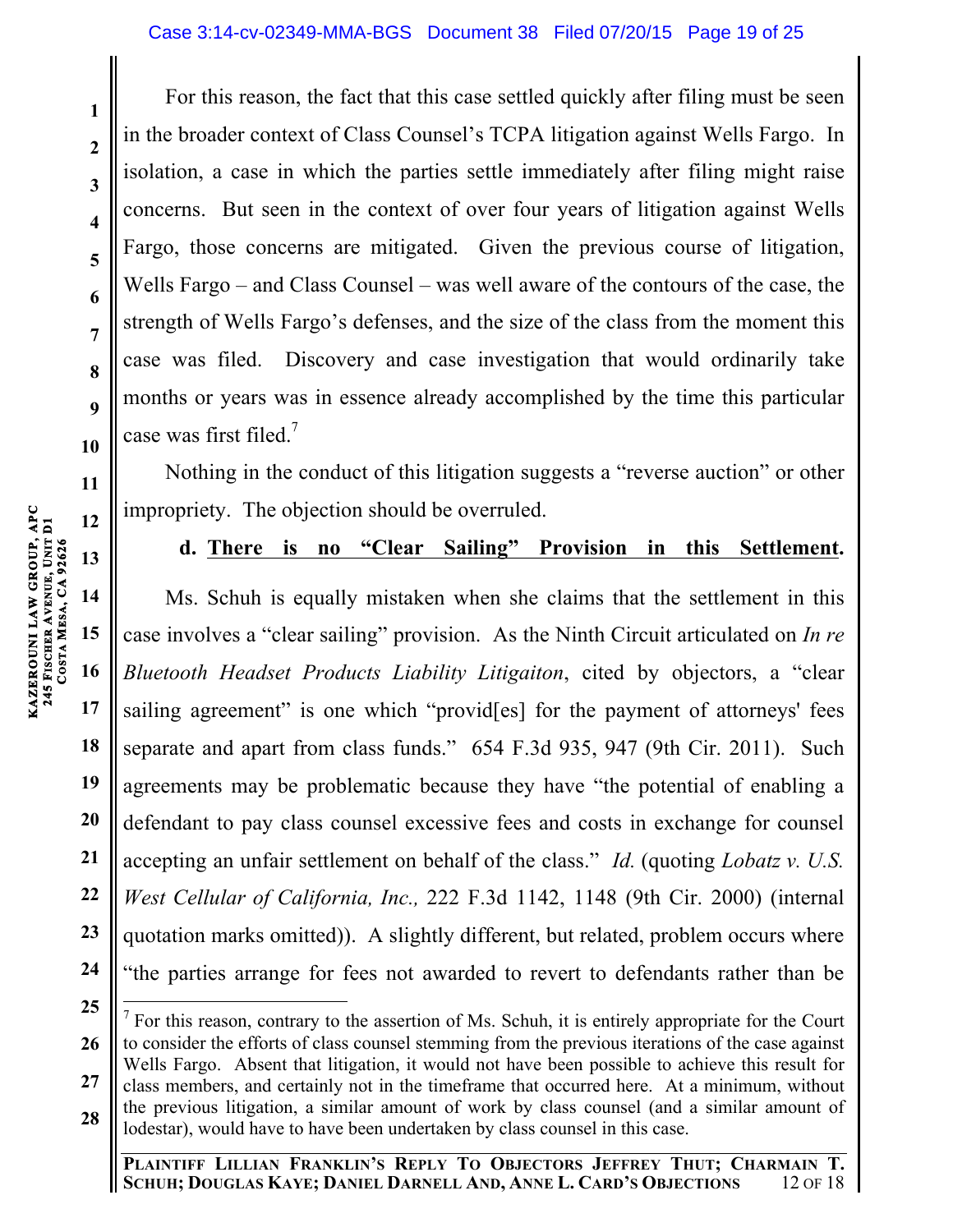added to the class fund." *Id.* (citing *Mirfasihi v. Fleet Mortg. Corp.*, 356 F.3d 781, 785 (7th Cir. 2004)).

As discussed above, class counsel here seek a percentage of the nonreversionary common fund of cash, not a separate pot of money from Wells Fargo. Thus, there is not, and cannot be, a "clear sailing" provision in this settlement. It is true that the settlement calls for Wells Fargo not to object to class counsel's fee request up to a specified percentage. But that is not a "clear sailing" agreement of the type identified by the Court in *Bluetooth*, because it does not carry with it the potential for a conflict of interest between class counsel and their clients. In a true "clear sailing" scenario, class counsel may seek (or defendants might offer) higher compensation for class counsel in return for lower compensation for the class. Here, because the settlement was structured in terms of a common fund with a percentage fee for class counsel, a better result for class members (i.e. a larger common fund) would result greater potential attorneys' fees for class counsel. The interests of class counsel and the class members are thus aligned, and there is thus no reason to believe that the settlement is tainted by improper collusion.

The objectors are simply mistaken regarding the definition of, and problems resulting from, clear sailing agreements. There is no clear sailing agreement in this case. As such, this objection should be overruled.

## **e. The** *Cy Pres* **clause is appropriate.**

Finally, Ms. Schuh challenges the potential for a *cy pres* recipient. As discussed in Class Counsel's Preliminary Approval Motion, "the Settlement Fund is an 'all-in' fund and is not reversionary which means that each...class member[] making [a claim] will receive a *pro rata* share..." [*See* Preliminary Approval Motion, 3:20-24]. Ideally, every consumer who submits a valid claim will receive a cash payment; however, in every class settlement there are always checks that go uncashed for unknown reasons. The Settlement agreement contemplates a

**1**

**2**

**3**

**4**

**5**

**6**

**7**

**8**

**9**

**10**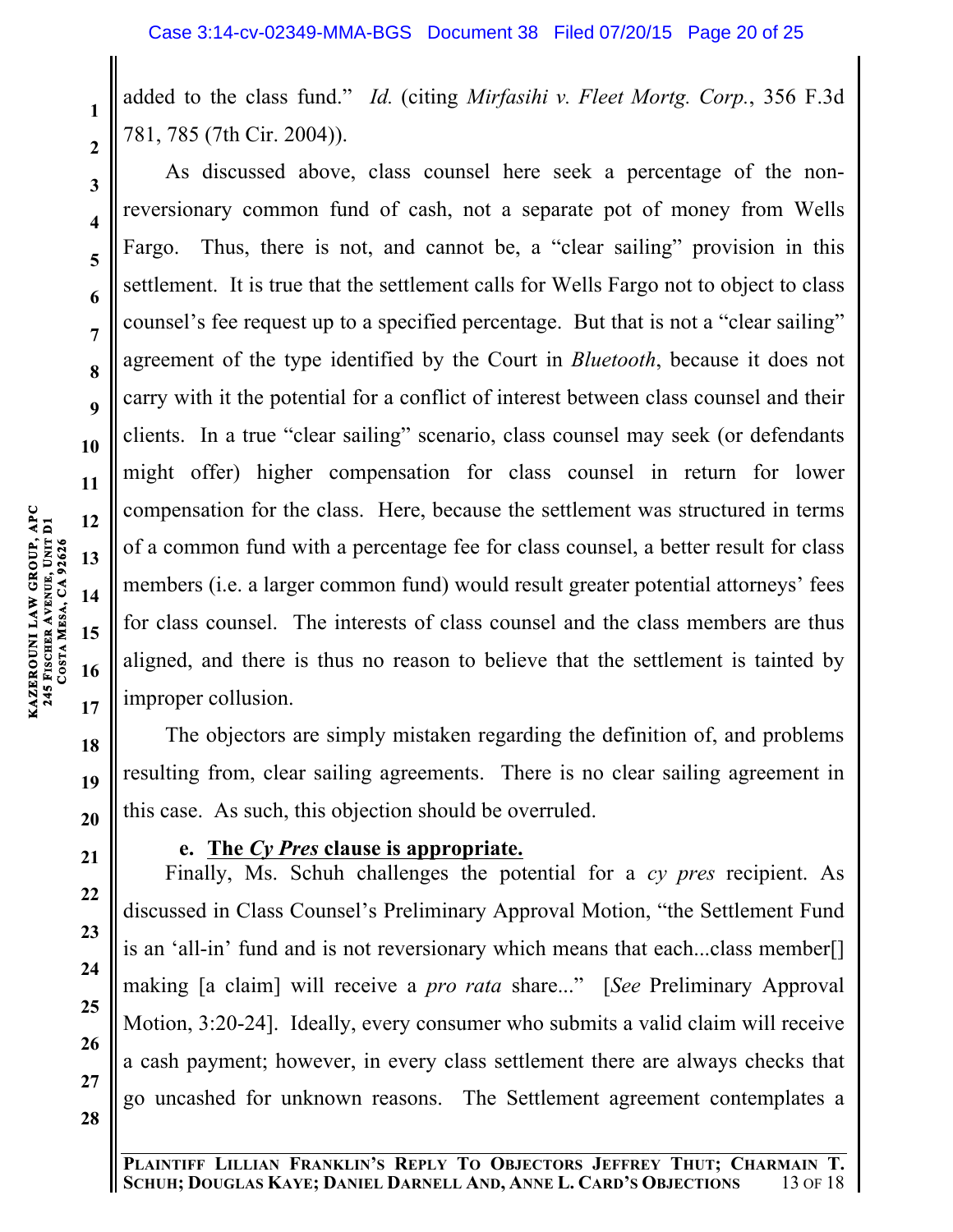redistribution to claiming class members if the amount of unclaimed funds is greater than \$50,000. Below that threshold, a redistribution makes no practical sense—it would cost more to print and mail the checks than the class members would receive in the second distribution. Thus, without a cy pres recipient, the only option would be to return these funds to Defendant, which in turn would lower the amount of the settlement.

The *cy pres* recipient will be related to protecting the consumer privacy interests that are intended to be protected by the TCPA pursuant to *Dennis v. Kellogg Co.*, 697 F.3d 858 (9<sup>th</sup> Cir. 2012). Moreover, in *Lane v. Facebook*, the Ninth Circuit explained that *cy pres* distributions are an appropriate relief mechanism where said distributions "account for the nature of the plaintiffs' lawsuit, the objectives of the underlying statutes, and the objectives of the underlying statutes, and the interests of the silent class members." *Lane v. Facebook, Inc.*, 663 F.3d 811, 821 (9<sup>th</sup> Cir. 2012) citing to *Nachshin v. AOL, LLC*, 663 F.3d 1034, 1036 (9<sup>th</sup> Cir. 2011). Class Counsel asserts that payment to a  $cy$ *pres* recipient of this small amount of unclaimed funds furthers the goals of this class action litigation by ensuring that the class members, or entities acting to further the class members' interest, rather than the defendant, receive the maximum possible benefit.

**20**

## **3.** *The Objection of Anne L. Card adds nothing of value to the current class and should be disregarded by this Court.*

**21 22 23 24 25 26 27 28** Ms. Card, like the others, has repeatedly made baseless objections to class action settlements. For example, Ms. Card lodged a nearly identical objection in *Couser v. Comenity Bank*, 12-cv-2484 MMA (BGS) (S.D. Cal. February 9, 2015), ECF No. 71, that was withdrawn shortly thereafter. Here, Ms. Card's objections regarding the settlement amount, attorneys' fees, and the *cy pres* distribution should be rejected for the reasons discussed above. The remaining objections based upon the Release and Notice are equally meritless, as discussed below. **///**

**1**

**2**

**3**

**4**

**5**

**6**

**7**

**8**

**9**

**10**

**11**

**12**

**13**

**14**

**15**

**16**

**17**

**18**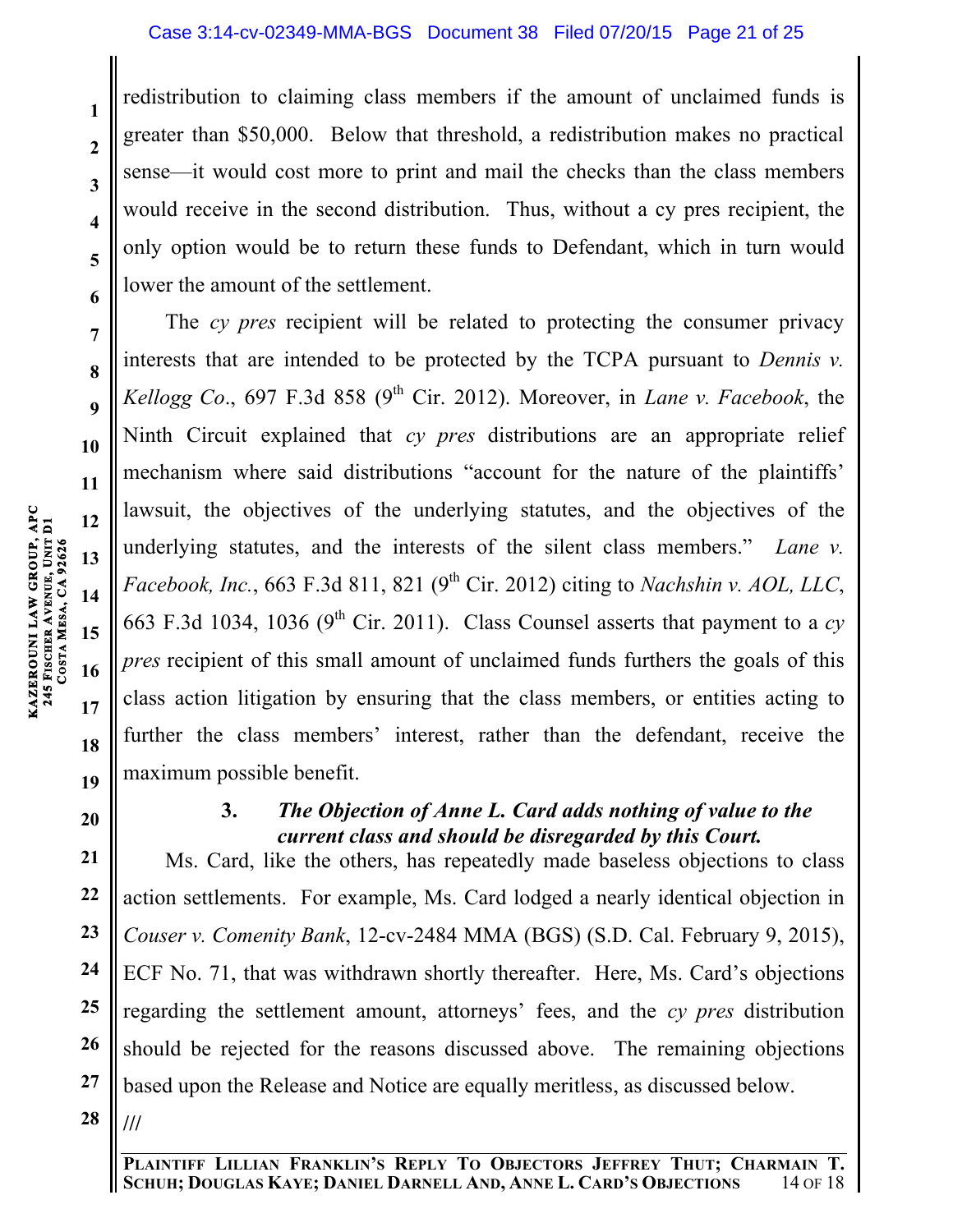### **a. The scope of the release is not overbroad**

Objector Card argues that the release is overbroad. Objector Card's argument has two parts. First, she argues that the release is not limited in time. As such, according to Objector Card, "the Release would bar a Class Member from raising a claim against Defendant for a new violation of the TCPA even if the violation occurs after final approval." This is incorrect. The release covers "any and all claims. . . as of the date of the Final Approval Order." [Settlement Agreement,  $\S$  16.02(A)]. To the extent Wells Fargo makes any calls to anyone, including class members, *after* the date on which final approval is granted, such claims are not released by this settlement. Similarly, to the extent a class member opens a new credit card account after Final Approval, any calls regarding that account would necessarily be made after final approval, and would thus not be covered.<sup>8</sup> Ms. Card's objection along these lines is thus utterly frivolous.

Objector Card also argues that the release would bar claims under the Fair Debt Collection Practices Act (FDCPA). Again, this is incorrect. The release covers claims:

> that arise out of or relate in any way to the Released Parties' use of an "automatic telephone dialing system" or an "artificial or prerecorded voice" to contact or attempt to contact Settlement Class Members in connection with a Consumer Credit Card Account . . . including, but not limited to, claims under or for a violation of the Telephone Consumer Protection Act, 47 U.S.C. § 227, et seq., and any other statutory or common law claim *arising from the use of automatic telephone dialing systems and/or an artificial or prerecorded voice to call cellular telephones, or pagers*.

**24 25** Settlement Agreement, § 16.02(A) (emphasis added). In other words, the Released Claims are those claims that arise out of the use of the use of the

**PLAINTIFF LILLIAN FRANKLIN'S REPLY TO OBJECTORS JEFFREY THUT; CHARMAIN T. SCHUH; DOUGLAS KAYE; DANIEL DARNELL AND, ANNE L. CARD'S OBJECTIONS** 15 OF 18

**1**

**2**

**3**

**4**

**5**

**6**

**7**

**8**

**9**

**10**

**11**

**17**

**18**

**19**

**20**

**21**

**22**

**<sup>26</sup> 27 28** <sup>8</sup> Objector Card asserts that "the Release isn't limited to Credit Card Accounts held during the Class Period and extends to Accounts held before the Class Period . . . ." To the extent Objector Card is objecting to releasing claims stemming from calls made prior to November 1, 2009, Plaintiffs would note that claims deriving from such calls are already barred by the four year statute of limitations on TCPA claims.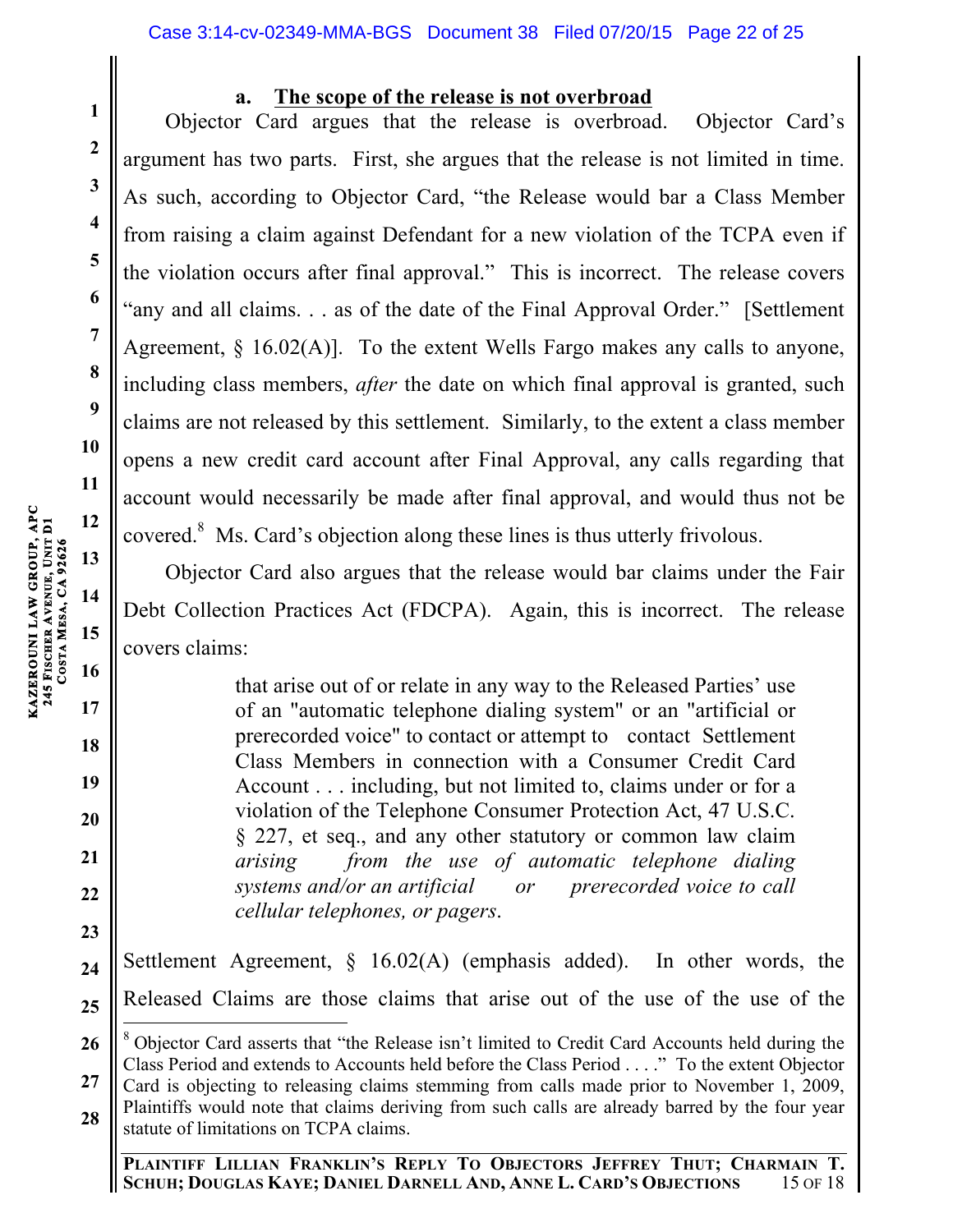#### Case 3:14-cv-02349-MMA-BGS Document 38 Filed 07/20/15 Page 23 of 25

automatic dialing system *itself*; it does not include claims stemming from calls that happen to have been made by an automatic dialing system, but have some other basis for liability. As an example, the FDCPA bans all communications with a debtor after 9 p.m. local time. 15 U.S.C.  $\S$  1692c (a)(1). While it is certainly possible that a call made after 9 p.m. could me made with an automatic dialer, a claim under the FDCPA stemming from such a call would not "arise from the use of automatic telephone dialing systems," but instead arise from the fact that the call was made after 9 p.m. As such, a hypothetical FDCPA claim stemming from a call made by Wells Fargo after 9 p.m. would not be released by this settlement, regardless of whether the call was made with an automated dialer.

For these reasons, Objector Card's objection regarding the scope of the release should be overruled.

### **b. Objector Card's other objections are likewise without merit.**

**14 15 16 17 18 19 20 21 22 23 24 25 26 27 28** Objector Card argues that the settlement in this case provides a smaller payment to class members than other settlements achieved in other TCPA cases. As discussed above, this objection is improper on its face, since a mere "you should have done better," without more, is not a cognizable objection. Moreover, Objector Card's claim is factually incorrect, since this Settlement is in line with or exceeds—many other TCPA case settlements. *See, e.g., In re Capital One Telephone Consumer Protection Act Litig.,* \_\_\_ F. Supp.3d \_\_\_, 2015 WL 605203, at  $*$  19 (N.D.Ill. Feb. 12, 2015) (approving "a payment to each timely claimant of at least \$39.66"; *Connor v. JPMorgan Chase Bank,* No. 3:10-cv-1284, Dkt. No. 122-1, at 1 (S.D.Cal. Sept. 30, 2014) ("Every approved claim will be paid approximately \$69.97."); *Benzion v. Vivint, Inc.,* No. 0:12-cv-61826, Dkt. No. 186, at 2 (S.D.Fla. Aug. 4, 2014) ("it is estimated that the Class Members will receive between \$55-\$60 each"); *Bellows v. NCO Fin. Sys.,* No. 3:07-cv-01413- W-AJB, 2008 U.S. Dist. LEXIS 103525, at \*12 (S.D. Cal. Dec. 2, 2008) (class

**1**

**2**

**3**

**4**

**5**

**6**

**7**

**8**

**9**

**10**

**11**

**12**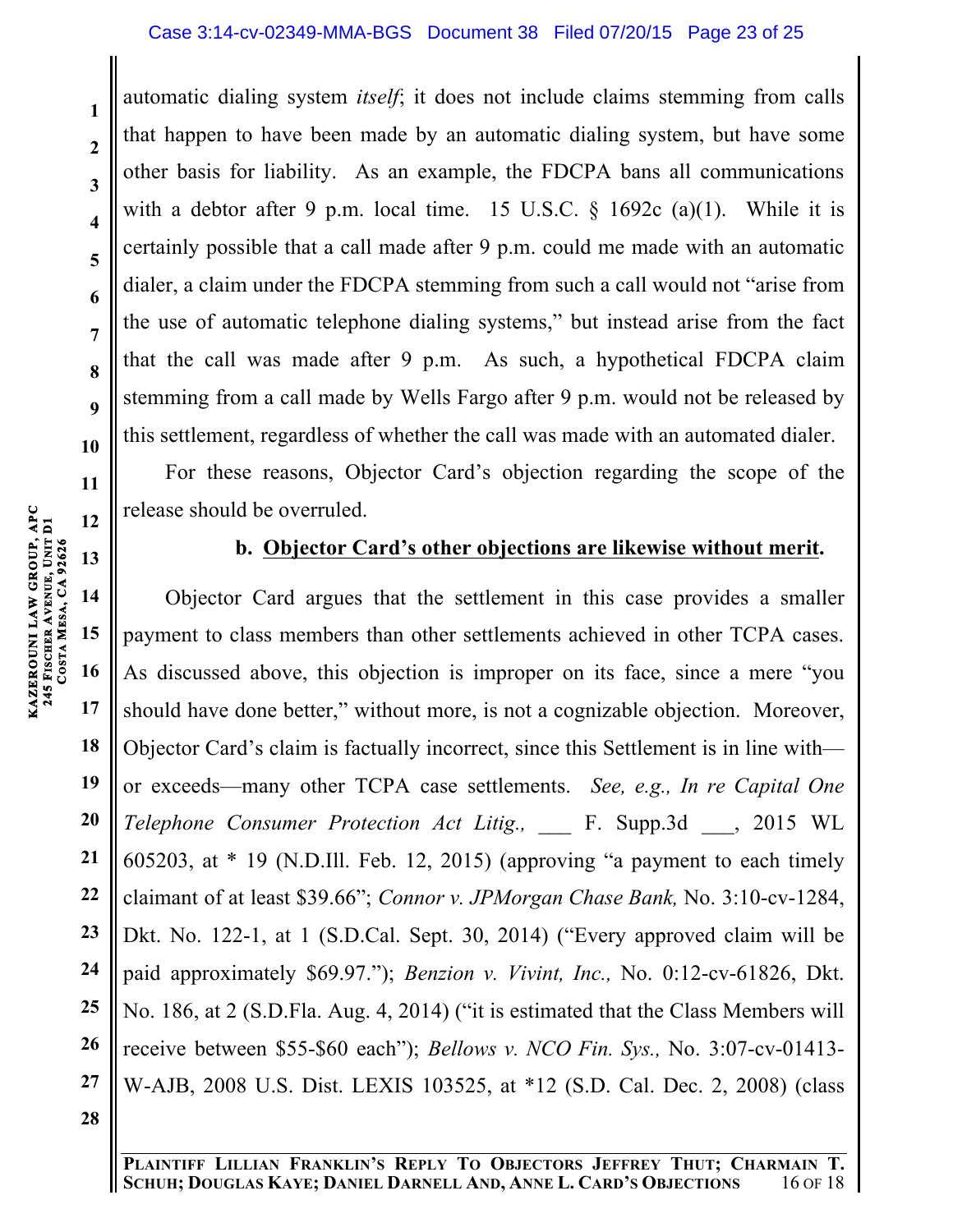members received \$70 each).<sup>9</sup>

Objector Card argues that the requirement that class members seeking to object to the settlement must submit written objections to "five different addresses" is overly burdensome. Pursuant to the Settlement Agreement, "[a]ny Class Members who wish to exclude themselves from the Settlement Class ("opt out") must advise the Claims Administrator in writing of that intent, and their opt out request must be postmarked no later than the Opt-Out Deadline." [Settlement Agreement, ¶ 12.01]. Thereafter, the Claims Administrator is required to forward any objections received to Class Counsel. [*Id*.]. As such, it is clear that Ms. Card's interpretation of the Settlement Agreement is, once again, completely wrong.

Finally, Objector Card argues that the requested service awards to the Class Representatives in the amount of \$1,500 each are excessive. In fact, the requested award is less than the service award amounts approved in numerous other TCPA and other class action settlements. *See, e.g., Satterfield v. Simon & Schuster, Inc. et al*., No. 06-cv-2893 (N.D. Cal. Aug. 6, 2010) (awarding \$20,000 to one named plaintiff and \$5,000 each to the other two named plaintiffs); *AllianceOne,* No. 3:08-cv-00248-JAH-WVG (S.D. Cal. Sept. 28, 2012) (awarding \$5,000 to one named plaintiff, and \$2,500 each to the other two named plaintiffs); *Grannan v. Alliant Law Group, P.C.,* No. C10-02803 HRL, 2012 U.S. Dist. LEXIS 8101, at \*23 (N.D. Cal. Jan. 24, 2012) (awarding \$5,000 incentive payment); *Arthur v. Sallie Mae, Inc*., No. 10-cv-00198-JLR, 2012 U.S. Dist. LEXIS 132061, at \*6 (W.D. Wash. Sept. 17, 2012) (awarding \$2,500 to each of the class

**1**

**2**

**3**

**4**

**5**

**6**

**7**

**8**

**9**

**10**

**11**

**12**

**13**

**14**

**15**

**16**

**17**

**18**

**19**

**20**

**21**

**22**

**23**

**<sup>24</sup> 25 26 27 28** <sup>9</sup> Card cites *Hageman v. AT&T Corp.,* No. 1:13-cv-00050 (D.Mont.). *Hageman,* while unquestionably an excellent result for the class, is an outlier among TCPA settlements because the class was defined to include only *non-customers* of AT&T who received automated calls. Thus, AT&T lacked all of the consent defenses normally present in TCPA cases involving customers (such as the present case). Quite simply, the plaintiff and every class member in *Hageman* had a much stronger case than in most TCPA cases, and the settlement value reflected that strength. Plaintiff would submit that the other TCPA cases cited above are apples-to-apples comparisons with this case in a way that *Hageman* simply is not.